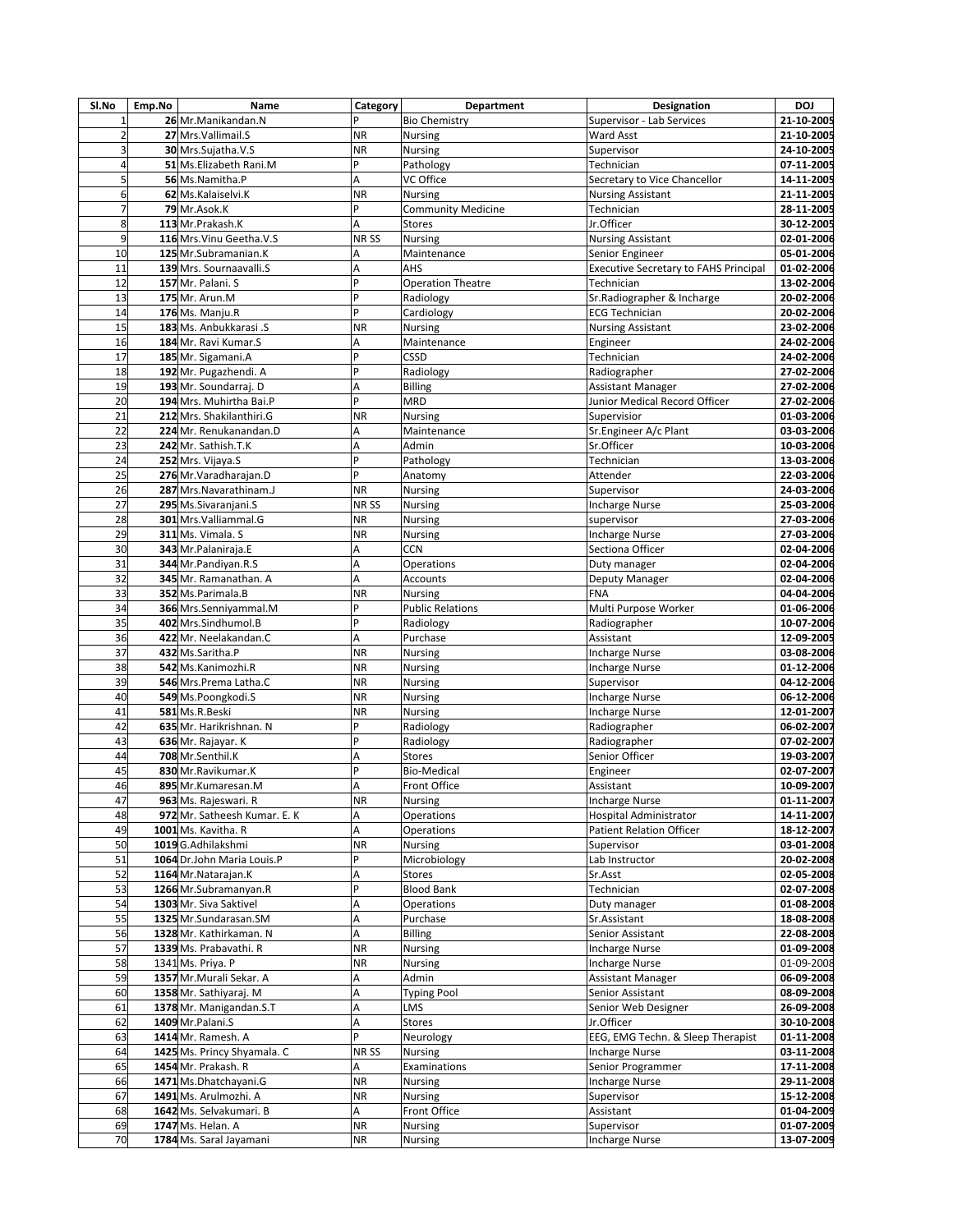| 71              | 1815 Ms. Jenifar. R             | P                | Physiology               | Technician                        | 11-08-2009 |
|-----------------|---------------------------------|------------------|--------------------------|-----------------------------------|------------|
| $\overline{72}$ | 1856 Ms. Anandhi. R             | <b>NR</b>        | Nursing                  | <b>Incharge Nurse</b>             | 05-10-2009 |
| 73              | 1880 Mr. Sankar.N               | Α                | Accounts                 | Officer                           | 19-10-2009 |
| 74              | 1885 Ms. N. Sathyapriya         | <b>NR</b>        | <b>Nursing</b>           | <b>Incharge Nurse</b>             | 21-10-2009 |
| $\overline{75}$ | 1909 Ms. Violet Aaron.R         | A                | M.S. Office              | Secy. to M.S.                     | 09-11-2009 |
| 76              | 1911 Ms.Sankari Devi            | $\overline{P}$   | Dental                   | Dental Hygienist                  | 10-11-2009 |
| $\overline{77}$ | 2003 Mr. Muthuraman, S.         | A                |                          |                                   | 08-02-2010 |
|                 |                                 |                  | Infrastructure           | Senior Assistant                  |            |
| 78              | 2070 Ms. A. Senthil Kumari      | <b>NR</b>        | Nursing                  | <b>Incharge Nurse</b>             | 24-03-2010 |
| 79              | 2074 Ms.G.Dorathy Rosalin       | <b>NR</b>        | Nursing                  | supervisor                        | 24-03-2010 |
| 80              | 2085 Mr.Sukumar. M              | P                | PM&R                     | <b>Consultant Physiotherapist</b> | 26-03-2010 |
| 81              | 2093 Mr. Mohamad Nainar. A      | $\overline{P}$   | <b>PM&amp;R</b>          | PHYSIOTHERAPIST                   | 29-03-2010 |
| 82              | 2111 Ms. Sheeba Gilbert         | <b>NR</b>        | Nursing                  | <b>Incharge Nurse</b>             | 01-04-2010 |
| 83              | 2126 Ms. Rosy Rajan             | <b>NR</b>        | Nursing                  | <b>Incharge Nurse</b>             | 06-04-2010 |
| 84              | 2136 Ms.Anitha.N                | <b>NR</b>        | Nursing                  | <b>Incharge Nurse</b>             | 07-04-2010 |
| 85              | 2337 Ms. Akila.S                | ΝR               | Nursing                  | <b>Incharge Nurse</b>             | 09-06-2010 |
| 86              | 2366 Ms. Parimala Backiyavathi  | <b>NR</b>        | Nursing                  | <b>Incharge Nurse</b>             | 11-06-2010 |
| 87              | 2483 Mr. Seetharaman. R         | A                | Records Office           | Officer                           | 15-07-2010 |
| 88              | 2501 Ms.Sofia.D                 | <b>NR</b>        | <b>Nursing</b>           | <b>Incharge Nurse</b>             | 19-07-2010 |
|                 |                                 |                  |                          |                                   |            |
| 89              | 2507 Ms.Santhiya Jasmine        | <b>NR</b>        | Nursing                  | <b>Staff Nurse</b>                | 19-07-2010 |
| 90              | 2568 Ms.Aniska Mini.W           | <b>NR</b>        | Nursing                  | <b>Staff Nurse</b>                | 10-08-2010 |
| 91              | 2584 Mr.Sounderswamy.M          | A                | Examinations             | Assistant                         | 18-08-2010 |
| 92              | 2601 Ms. Raja Rajeswari. V      | P                | Pathology                | Technician                        | 03-09-2010 |
| 93              | 2604 Mr. Veerabathiran          | P                | Radiology                | Radiographer                      | 06-09-2010 |
| 94              | 2610 Mr.Ragulan.R               | A                | Admin                    | Horticulturist                    | 13-09-2010 |
| 95              | 2655 Mr. Dhanasekaran           | P                | Pathology                | Technician                        | 01-11-2010 |
| 96              | 2696 Mr. Hari Babu.L            | P                | PM&R                     | PHYSIOTHERAPIST                   | 06-12-2010 |
| 97              | 2755 Ms.Poornima.M              | P                | <b>MRD</b>               | Assistant                         | 24-03-2011 |
| 98              | 2794 Mr.Jesuraj.J               | NR <sub>SS</sub> | <b>Nursing</b>           | <b>Staff Nurse</b>                | 10-05-2011 |
| 99              | 2812 Mr.Ranganathan.R           | Α                | Accounts                 | Officer                           | 01-06-2011 |
|                 | 2824 Mr.Perumal.J               | $\overline{P}$   |                          |                                   |            |
| 100             |                                 |                  | Microbiology             | Supervisor                        | 15-06-2011 |
| 101             | 2851 Mr. Mohamed Sartaj Basha   | A                | <b>House Keeping</b>     | Sr.Technician                     | 04-07-2011 |
| 102             | 2869 Mr. Meenakshi Sundaram. SP | Α                | HR                       | <b>Assistant Manager</b>          | 08-08-2011 |
| 103             | 2890 Mr.Parthiban.M             | <b>NR</b>        | Nursing                  | <b>Incharge Nurse</b>             | 24-08-2011 |
| 104             | 2908 Ms.Nagaveni.J              | <b>NR</b>        | Nursing                  | <b>Staff Nurse</b>                | 29-08-2011 |
| 105             | 2911 Mr. Deivasigamani. S       | A                | Maintenance              | Supervisor                        | 02-09-2011 |
| 106             | 2997 Mr.Babu.K                  | P                | ENT                      | Audiometrician                    | 09-11-2011 |
| 107             | 3013 Mr.Dhanasekar.E            | P                | Anatomy                  | Attender                          | 01-12-2011 |
| 108             | 3014 Mr. Arumugam. K            | P                | Anatomy                  | Attender                          | 01-12-2011 |
| 109             | 3047 Mr. Yuvaraj. B             | A                | Examinations             | Programmer                        | 15-12-2011 |
| 110             | 3089 Ms.Revathi.T               | <b>NR</b>        | <b>Nursing</b>           | <b>Staff Nurse</b>                | 25-01-2012 |
| 111             | 3091 Ms.Rukmani.S               | A                | Purchase                 | Sr.Assistant                      | 30-01-2012 |
| 112             | 3096 Mr. Venkatesan. P          | $\overline{P}$   |                          |                                   | 30-01-2012 |
|                 |                                 |                  | Radiology                | Radiographer                      |            |
| 113             | 3104 Ms. Merlin Thanusha.J      | <b>NR</b>        | Nursing                  | <b>Incharge Nurse</b>             | 01-02-2012 |
| 114             | 3133 Mr.Joseph Hentry Lawrence  | P                | Radiology                | Radiographer                      | 23-02-2012 |
| 115             | 3144 Ms. Yogeswari.M            | <b>NR</b>        | <b>Nursing</b>           | <b>Staff Nurse</b>                | 01-03-2012 |
| 116             | 3168 Mr. Neppolian.R            | Α                | Maintenance - Mechanical | Engineer                          | 09-03-2012 |
| 117             | 3179 Mr.Lingam.P                | A                | Laundry                  | Supervisor                        | 16-03-2012 |
| 118             | 3197 Mr. Ganapathi. E           | P                | Pathology                | Technician                        | 11-04-2012 |
| 119             | 3251 Ms.Jayasudha.J             | <b>NR</b>        | Nursing                  | <b>Staff Nurse</b>                | 11-05-2012 |
| 120             | 3258 Ms.Lalitha.P               | NR SS            | Nursing                  | Asst.Nursing Superintendent       | 28-05-2012 |
| 121             | 3278 Ms.Kayal Vizhi.A           | NR SS            | Nursing                  | <b>Staff Nurse</b>                | 04-06-2012 |
| 122             | 3283 Ms.Ravikala.G              | <b>NR</b>        | Nursing                  | <b>Incharge Nurse</b>             | 06-06-2012 |
| 123             | 3290 Ms.Rekha.M                 | <b>NR</b>        |                          | <b>Staff Nurse</b>                | 08-06-2012 |
|                 |                                 |                  | <b>Nursing</b>           |                                   |            |
| 124             | 3319 Mr. Mari Muthu.K           | Α                | <b>House Keeping</b>     | <b>EXECUTIVE</b>                  | 12-07-2012 |
| 125             | 3401 Mr.Raj Kumar.E             | P                | Radiology                | Radiographer                      | 24-09-2012 |
| 126             | 3448 Ms.Kavitha.V               | А                | Front Office             | Assistant                         | 30-10-2012 |
| 127             | 3449 Mr. Anbarasu.M             | A                | Front Office             | Assistant                         | 30-10-2012 |
| 128             | 3492 Ms.Melbin.A                | <b>NR</b>        | Nursing                  | <b>Staff Nurse</b>                | 30-11-2012 |
| 129             | 3519 Ms.Santhanalakshmi.M       | <b>NR</b>        | <b>Nursing</b>           | Asst.Nursing Superintendent       | 14-12-2012 |
| 130             | 3577 Ms.Selvi.P                 | <b>NR</b>        | Nursing                  | <b>Staff Nurse</b>                | 01-02-2013 |
| 131             | 3636 Mr.Sathiamoorthy.E         | P                | CSSD                     | Technician                        | 15-04-2013 |
| 132             | 3638 Mr.Kanda Samy.V            | P                | <b>Operation Theatre</b> | OT Technician                     | 02-05-2013 |
| 133             | 3653 Ms.Kalpana.S               | <b>NR</b>        | Nursing                  | <b>Staff Nurse</b>                | 10-05-2013 |
| 134             | 3669 Mr. Thiyagarajan. K        | Þ                | Radiology                | Radiographer                      | 01-06-2013 |
|                 |                                 |                  |                          |                                   |            |
| 135             | 3746 Ms.Aarthi.M                | NR SS            | <b>Nursing</b>           | <b>Staff Nurse</b>                | 14-09-2013 |
| 136             | 3754 Mr. Vijay. S               | Α                | <b>BMS</b>               | Senior Engineer                   | 20-09-2013 |
| 137             | 3782 Ms.Ranjani.P               | <b>NR</b>        | Nursing                  | <b>Staff Nurse</b>                | 04-11-2013 |
| 138             | 3784 Mr.Karthikeyan.D           | A                | Accounts                 | Executive                         | 04-11-2013 |
| 139             | 3827 Ms.Sathiyarani.D           | NR <sub>SS</sub> | <b>Nursing</b>           | Supervisor                        | 02-01-2014 |
| 140             | 3829 Ms.Gunasundari.R           | NR SS            | <b>Nursing</b>           | <b>Staff Nurse</b>                | 02-01-2014 |
| 141             | 3830 Mr.Ramanathan.D            | P                | Ophthalmology            | Senior Optometrist                | 03-01-2014 |
| 142             | 3838 Ms. Hepsi Jeyakumari. V    | ${\sf NR}$       | Nursing                  | <b>Staff Nurse</b>                | 04-01-2014 |
|                 |                                 |                  |                          |                                   |            |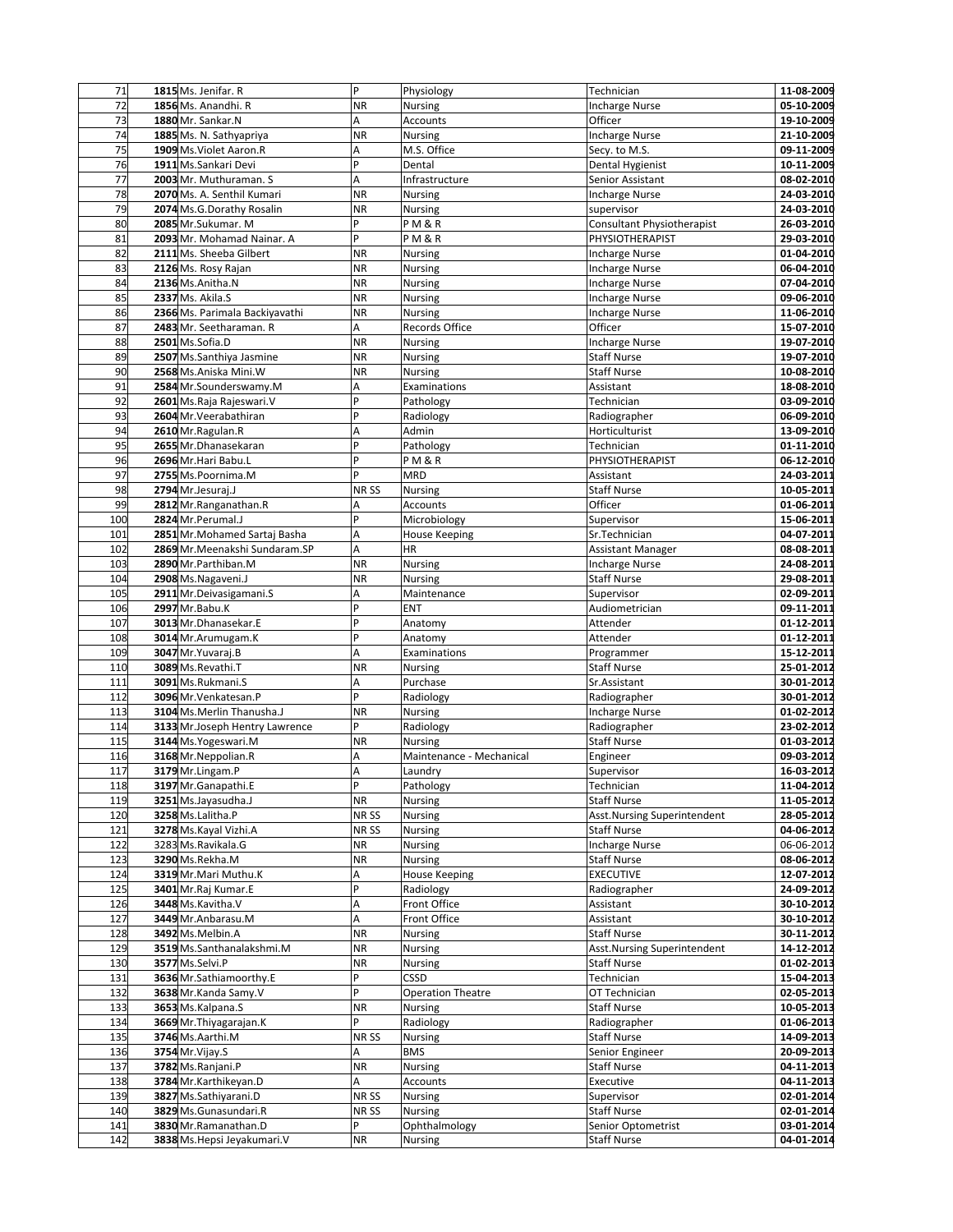| 143 | 3846 Ms.Princi.D             | <b>NR</b> | Nursing                   | <b>Staff Nurse</b>           | 13-01-2014 |
|-----|------------------------------|-----------|---------------------------|------------------------------|------------|
| 144 | 3858 Ms.Boomathi.R           | <b>NR</b> | Nursing                   | <b>Staff Nurse</b>           | 18-01-2014 |
| 145 | 3863 Ms. Chennammal.S        | <b>NR</b> | Nursing                   | <b>Staff Nurse</b>           | 22-01-2014 |
| 146 | 3869 Mr.Prabhakar.G          | A         | LMS                       | Programmer                   | 27-01-2014 |
| 147 | 3882 Mr.Rajasekaran.L        | P         | <b>Community Medicine</b> | <b>Medical Social Worker</b> | 11-02-2014 |
| 148 | 3883 Ms. Santha.S            | NR SS     | <b>Nursing</b>            | <b>Staff Nurse</b>           | 12-02-2014 |
| 149 | 3906 Ms. Asha Merlin. S      | <b>NR</b> | Nursing                   | <b>Staff Nurse</b>           | 17-03-2014 |
| 150 | 3911 Ms.Kavitha. J.K         | A         | Dean Office               | Secretary                    | 19-03-2014 |
| 151 | 3929 Ms. Akshaya. K          | <b>NR</b> | Nursing                   | <b>Staff Nurse</b>           | 26-03-2014 |
| 152 | 3958 Ms.Jayaseeli. J         | NR SS     |                           | <b>Staff Nurse</b>           | 12-05-2014 |
| 153 |                              | P         | Nursing<br>Library        | Asst. Librarian              |            |
|     | 3969 Ms. Jayanthi. T.S       | P         |                           |                              | 02-06-2014 |
| 154 | 3988 Mr. Loganathan. K       |           | <b>Community Medicine</b> | <b>Medical Social Worker</b> | 01-07-2014 |
| 155 | 3995 Mr. Kalimuthu. M        | A         | LMS                       | Associate Programmer         | 07-07-2014 |
| 156 | 4001 Ms. Anandhi. S          | P         | <b>Bio Chemistry</b>      | phlebotomist                 | 17-07-2014 |
| 157 | 4020 Ms. Ajith Subhashini. Y | <b>NR</b> | Nursing                   | <b>Staff Nurse</b>           | 07-08-2014 |
| 158 | 4028 Mr. Balasubramanian.K.R | A         | Civil Maintenance         | Sr.Engineer                  | 22-08-2014 |
| 159 | 4040 Ms. Arunthathi.D        | P         | Histopathology            | Technician                   | 02-09-2014 |
| 160 | 4053 Mr. Giri Rajan.C        | Þ         | Anatomy                   | Attender                     | 17-09-2014 |
| 161 | 4068 Mr. Sathish. M          | NR SS     | Nursing                   | <b>Staff Nurse</b>           | 10-10-2014 |
| 162 | 4072 Ms.Shabnam Shaffi       | P         | <b>ENT</b>                | Speech Therapist             | 13-10-2014 |
| 163 | 4132 Ms. Sangeetha. G        | <b>NR</b> | Nursing                   | <b>Staff Nurse</b>           | 15-12-2014 |
| 164 | 4155 Ms. Kalajarasi, N       | P         | <b>Bio Chemistry</b>      | Technician                   | 12-01-2015 |
| 165 | 4164 Ms. Ranjitha. M         | P         | Research                  | Technician                   | 30-01-2015 |
| 166 | 4171 Mr. Raghu. D            | P         | Library                   | Assistant                    | 05-02-2015 |
| 167 | 4179 Mr. Kishore. B          | P         | Radiology                 | Radiographer                 | 05-02-2015 |
| 168 | 4184 Ms. Gowri. R            | NR SS     | <b>Nursing</b>            | <b>Staff Nurse</b>           | 09-02-2015 |
| 169 | 4186 Mr. Immanuel Prabhu. J  | А         | LMS                       | Creative Visualizer          | 09-02-2015 |
| 170 | 4210 Ms. Mary Salomi. J      | <b>NR</b> | Nursing                   | <b>Incharge Nurse</b>        | 11-03-2015 |
| 171 | 4244 Mr. Vinoth A.           | P         | Radiology                 | Radiographer                 | 13-04-2015 |
| 172 | 4251 Mr. Bashyam K.          | A         |                           |                              | 15-04-2015 |
|     |                              |           | Operations                | Senior Assistant             |            |
| 173 | 4255 Ms. Albhons Mary A.     | <b>NR</b> | Nursing                   | <b>Staff Nurse</b>           | 15-04-2015 |
| 174 | 4261 Mr. Edwin Arun A.       | A         | Purchase                  | AGM                          | 23-04-2015 |
| 175 | 4277 Mr. Rajiv M.            | Α         | IT.                       | Asst. Manager - ERP          | 04-05-2015 |
| 176 | 4281 Ms. Anbarasi P.         | <b>NR</b> | Nursing                   | <b>Staff Nurse</b>           | 04-05-2015 |
| 177 | 4299 Mr. Deivarajan P.       | Α         | T                         | System Administrator         | 14-05-2015 |
| 178 | 4315 Mr. Antony Millas. S    | <b>NR</b> | Nursing                   | <b>Staff Nurse</b>           | 10-06-2015 |
| 179 | 4329 Mr.Praveen.N            | Α         | <b>Billing</b>            | Assistant                    | 05-06-2015 |
| 180 | 4331 Ms.Manimegalai.G        | Α         | <b>Billing</b>            | Assistant                    | 08-06-2015 |
| 181 | 4335 Ms. Thilagavathy. S     | P         | <b>PM&amp;R</b>           | PHYSIOTHERAPIST              | 29-06-2015 |
| 182 | 4376 Ms.Nalina.J             | NR        | Nursing                   | <b>Staff Nurse</b>           | 11-07-2015 |
| 183 | 4378 Ms. Vasanthi.K          | <b>NR</b> | Nursing                   | <b>Staff Nurse</b>           | 11-07-2015 |
| 184 | 4445 Ms.Shrimathi.M          | NR SS     | <b>Nursing</b>            | <b>Staff Nurse</b>           | 14-10-2015 |
| 185 | 4446 Ms.Poongodi.K           | NR SS     | Nursing                   | <b>Staff Nurse</b>           | 14-10-2015 |
| 186 | 4457 Ms.Sujatha.N            | NR SS     | Nursing                   | <b>Staff Nurse</b>           | 19-10-2015 |
| 187 | 4463 Ms.Shobana.B            | А         | <b>Billing</b>            | Senior Assistant             | 26-10-2015 |
| 188 | 4490 Ms. VR S . Vishalatchi  | A         | Finance & Accounts        | Manager                      | 18-11-2015 |
| 189 | 4497 PREMALATHA.D            | <b>NR</b> | Nursing                   | <b>Staff Nurse</b>           | 23-11-2015 |
| 190 | 4522 Ms.Priya.B              | <b>NR</b> | Nursing                   | Staff Nurse                  | 02-01-2016 |
| 191 | 4546 Ms.Sugasini.K           | <b>NR</b> | Nursing                   | <b>Staff Nurse</b>           | 25-01-2016 |
| 192 | 4562 Mr.Gopalakannan.D       | А         | <b>Billing</b>            | Senior Assistant             | 22-02-2016 |
| 193 | 4584 Ms.Selvi.B              | P         | Pathology                 | Technician                   | 11-03-2016 |
| 194 | 4600 Ms.Kousalya.V           | <b>NR</b> | Nursing                   | ANM                          | 19-04-2016 |
| 195 | 4605 Mr. Vinu Ganesh. S      | А         | <b>EDP</b>                | Engineer                     | 28-04-2016 |
| 196 | 4606 Mr. Narasimman. P       | P         | Radiology                 | Radiographer                 | 28-04-2016 |
|     | 4628 Ms. Suthanthra Mary P.  | P         |                           |                              |            |
| 197 |                              |           | Pharmacology              | Technician                   | 01-06-2016 |
| 198 | 4634 Ms. Selvamary A.        | <b>NR</b> | Nursing                   | <b>Staff Nurse</b>           | 01-06-2016 |
| 199 | 4656 Mr. Ravindiran M.       | A         | <b>Billing</b>            | Assistant                    | 20-06-2016 |
| 200 | 4657 Ms. Saritha B.          | <b>NR</b> | Nursing                   | <b>Staff Nurse</b>           | 20-06-2016 |
| 201 | 4658 Ms. Kalyani C.          | <b>NR</b> | Nursing                   | <b>Staff Nurse</b>           | 20-06-2016 |
| 202 | 4706 Mr. Vignesh P           | А         | Maintenance - Electrical  | Engineer                     | 26-08-2016 |
| 203 | 4721 Ms. Suganya R           | P         | <b>Operation Theatre</b>  | OT Technician                | 13-09-2016 |
| 204 | 4742 Ms.Nazeema.J            | <b>NR</b> | <b>Nursing</b>            | <b>Staff Nurse</b>           | 15-10-2016 |
| 205 | 4744 Mr. Muthu Kumar E       | P         | Radiology                 | Radiographer                 | 17-10-2016 |
| 206 | 4745 Mr. Muralidharan K      | A         | Purchase                  | Assistant                    | 19-10-2016 |
| 207 | 4762 Ms. Janaki M            | Α         | Research                  | Secretary to Director        | 09-11-2016 |
| 208 | 4767 Ms. Akila B             | A         | Lab Services              | Assistant                    | 14-11-2016 |
| 209 | 4774 Mr. Ibrahim Shariff A   | Α         | <b>Billing</b>            | Assistant                    | 19-11-2016 |
| 210 | 4780 Ms. Remarevathi B       | P         | Lab Services              | Phlebotomist                 | 24-11-2016 |
| 211 | 4786 Ms. Tamilarasi G        | P         | Lab Services              | Phlebotomist                 | 15-12-2016 |
| 212 | 4794 Ms.Margaret.P.D         | NR SS     | Nursing                   | <b>Incharge Nurse</b>        | 02-01-2017 |
| 213 | 4804 Ms. Radhika V           | <b>NR</b> | Nursing                   | <b>Staff Nurse</b>           | 02-01-2017 |
| 214 | 4808 Mr. Murugesan .M        | А         | Admin                     | Officer                      | 01-12-2016 |
|     |                              |           |                           |                              |            |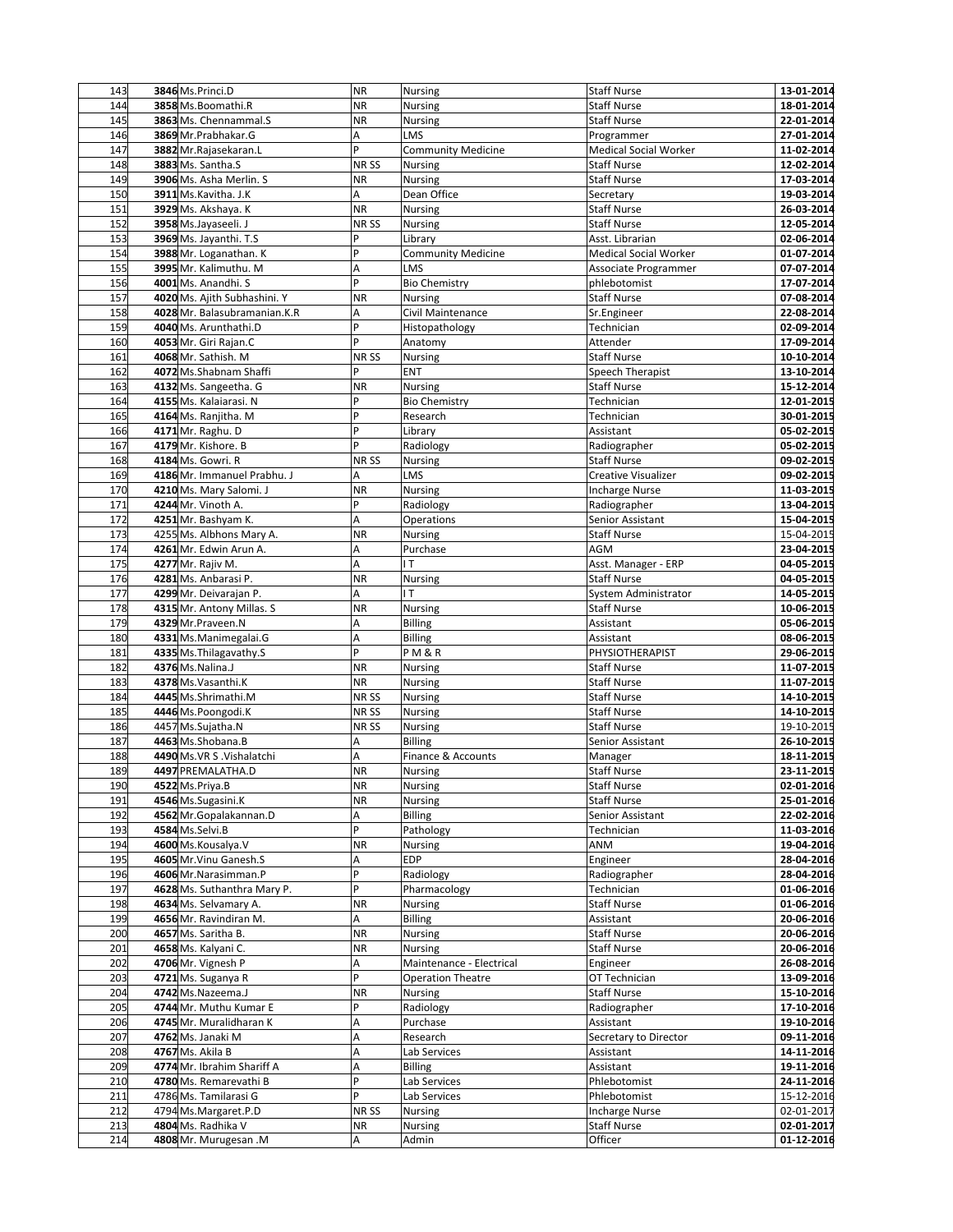| 215 | 4809 Mr. Thenappan .T                | A                | <b>Stores</b>             | Jr.Officer                | 01-12-2016 |
|-----|--------------------------------------|------------------|---------------------------|---------------------------|------------|
| 216 | 4810 Mr. Rajkumar.V                  | A                | Dental                    | Officer                   | 11-01-2017 |
| 217 | 4819 Ms. Beula. V                    | <b>NR</b>        | Nursing                   | <b>Staff Nurse</b>        | 18-01-2017 |
| 218 | 4820 Ms.Deepa.K                      | <b>NR</b>        | Nursing                   | <b>Staff Nurse</b>        | 18-01-2017 |
| 219 | 4840 Mr. Asothaman.M                 | P                | Microbiology              | Technician                | 07-02-2017 |
| 220 | 4852 Ms.Hemavathi.G                  | A                | Dean Office               | Secretary                 | 20-02-2017 |
|     |                                      |                  |                           |                           |            |
| 221 | 4853 Mr.Joseph.B                     | A                | Operations                | Duty manager              | 20-02-2017 |
| 222 | 4854 Mr. Sundarraj.R                 | A                | <b>EDP</b>                | <b>Assistant Manager</b>  | 20-02-2017 |
| 223 | 4895 Ms.Jothi lakshmi.P              | NR <sub>SS</sub> | Nursing                   | <b>Staff Nurse</b>        | 01-03-2017 |
| 224 | 4923 Mr. Jayaraj.D                   | Α                | <b>Facilities</b>         | Manager                   | 25-03-2017 |
| 225 | 4924 Ms.Sasikala.C.K                 | NR <sub>SS</sub> | Nursing                   | <b>Staff Nurse</b>        | 27-03-2017 |
| 226 | 4963 Ms. Grana.S                     | P                | Microbiology              | Technician                | 02-05-2017 |
| 227 | 4997 Ms.Ruthra.S                     | NR SS            | Nursing                   | <b>Probationary Nurse</b> | 04-07-2017 |
| 228 | 5024 Mr. Solaiappan.P.S.             | Α                | Dental                    | Assistant                 | 09-08-2017 |
| 229 | 5028 Ms. Deepa.S                     | P                | <b>Blood Bank</b>         | Technician                | 28-08-2017 |
|     | 5062 Ms.Divya.P                      |                  |                           |                           |            |
| 230 |                                      | NR SS            | Nursing                   | <b>Staff Nurse</b>        | 16-10-2017 |
| 231 | 5065 Ms.Suganya.V                    | NR <sub>SS</sub> | Nursing                   | <b>Staff Nurse</b>        | 16-10-2017 |
| 232 | 5073 Mr.Kannan.M                     | NR <sub>SS</sub> | Nursing                   | <b>Staff Nurse</b>        | 16-10-2017 |
| 233 | 5104 Ms.Suma Kesavan Nair            | NR <sub>SS</sub> | Nursing                   | Incharge                  | 26-10-2017 |
| 234 | 5106 Ms. Yogalakshmi. M              | NR SS            | Nursing                   | <b>Staff Nurse</b>        | 27-10-2017 |
| 235 | 5119 Ms.Ammu.J                       | p                | Microbiology              | Technician                | 07-11-2017 |
| 236 | 5147 Ms.Rajeswari.N                  | <b>NR</b>        | Nursing                   | <b>Staff Nurse</b>        | 15-11-2017 |
| 237 | 5160 Mr. Arockia Robert.S            | P                | Radiology                 | Radiographer              | 24-11-2017 |
| 238 | 5161 Mr. Benjamin Raja.S             | P                | Radiology                 | Radiographer              | 24-11-2017 |
| 239 | 5162 Mr. Balaji.S                    | P                | Radiology                 | Radiographer              | 25-11-2017 |
| 240 |                                      | A                |                           |                           |            |
|     | 5166 Mr.Sandhiya.P                   |                  | <b>Physical Education</b> | Gym Instructor            | 01-12-2017 |
| 241 | 5180 Ms.Lakshmi.M                    | <b>NR</b>        | Nursing                   | <b>Staff Nurse</b>        | 18-12-2017 |
| 242 | 5183 Ms.Abirami.G                    | <b>NR</b>        | Nursing                   | <b>Staff Nurse</b>        | 18-12-2017 |
| 243 | 5188 Ms.Gomathi.E.V                  | Α                | Front Office              | Assistant                 | 02-01-2018 |
| 244 | 5190 Mr.Mohan.S.R                    | A                | Front Office              | Assistant                 | 02-01-2018 |
| 245 | 5197 Ms.Sowmiya.S                    | NR <sub>SS</sub> | <b>Nursing</b>            | <b>Staff Nurse</b>        | 10-01-2018 |
| 246 | 5198 Ms.Sasi.R                       | NR <sub>SS</sub> | Nursing                   | <b>Staff Nurse</b>        | 10-01-2018 |
| 247 | 5219 Ms.Shakila.S                    | P                | <b>Operation Theatre</b>  | OT Technician             | 01-02-2018 |
| 248 | 5241 Ms.Shalini.S                    | <b>NR</b>        | Nursing                   | <b>Staff Nurse</b>        | 13-02-2018 |
| 249 | 5245 Ms.Manjupriya.C                 | <b>NR</b>        | Nursing                   | <b>Staff Nurse</b>        | 13-02-2018 |
| 250 | 5254 Mr.Joshua.U                     | NR <sub>SS</sub> | <b>Nursing</b>            | <b>Staff Nurse</b>        | 16-02-2018 |
| 251 | 5256 Ms. Karpagavalli. N             | <b>NR</b>        |                           | <b>Staff Nurse</b>        | 16-02-2018 |
|     |                                      | P                | Nursing                   |                           |            |
| 252 | 5261 Ms.Saranya.N                    |                  | Pathology                 | Technician                | 01-03-2018 |
| 253 | 5264 Ms.Muthulakshmi.M               | Α                | Civil Maintenance         | Engineer                  | 01-03-2018 |
| 254 | 5265 Mr.Dhamodaran.B                 | P                | Anatomy                   | Attender                  | 01-03-2018 |
| 255 | 5275 Mr.Santhoshkumar.R              | P                | Ophthalmology             | Optometrist               | 07-03-2018 |
| 256 | 5276 Ms.Kokila.R                     | NR <sub>SS</sub> | <b>Nursing</b>            | <b>Staff Nurse</b>        | 09-03-2018 |
| 257 | 5284 Mr. Gnanakumar. R               | P                | <b>Bio-Medical</b>        | Engineer                  | 26-03-2018 |
| 258 | 5285 Mr. Ajithkumar. S               | P                | Orthopaedics              | Ortho/Plaster technician  | 26-03-2018 |
| 259 | 5289 Mr.Parthiban.S                  | P                | Orthopaedics              | Ortho/Plaster technician  | 31-03-2018 |
| 260 | 5313 Ms.Anitha.M                     | NR <sub>SS</sub> | Nursing                   | <b>Staff Nurse</b>        | 18-04-2018 |
| 261 | 5317 Ms.Meena.P                      | <b>NR</b>        | <b>Nursing</b>            | <b>Staff Nurse</b>        | 19-04-2018 |
| 262 | 5318 Ms.Usha.L                       | <b>NR</b>        | Nursing                   | Staff Nurse               | 19-04-2018 |
| 263 | 5362 Ms.Jayasudha.S                  | Α                | Communication             | <b>Telephone Operator</b> | 16-05-2018 |
|     |                                      |                  |                           |                           |            |
| 264 | 5364 Mr.Aravindhan.R                 | Α<br>P           | Examinations              | Junior Programmer         | 17-05-2018 |
| 265 | 5365 Ms.Rachel.M                     |                  | Pathology                 | Technician                | 17-05-2018 |
| 266 | 5367 Ms.Uma.K                        | <b>NR</b>        | Nursing                   | Staff Nurse               | 18-05-2018 |
| 267 | 5373 Ms.Revathi.M                    | Α                | Purchase                  | Assistant                 | 28-05-2018 |
| 268 | 5378 Ms.Divya.V                      | <b>NR</b>        | <b>Nursing</b>            | Staff Nurse               | 28-05-2018 |
| 269 | 5406 Ms.Gayathri.K                   | <b>NR</b>        | <b>Nursing</b>            | <b>Staff Nurse</b>        | 11-06-2018 |
| 270 | 5412 Mr. Naveen Raj.R                | P                | <b>Blood Bank</b>         | Technician                | 15-06-2018 |
| 271 | 5414 Ms.Ranjitha.R                   | <b>NR</b>        | Nursing                   | Staff Nurse               | 18-06-2018 |
| 272 | 5419 Ms. Mohana Lakshmi. S           | P                | Lab Services              | Phlebotomist              | 23-06-2018 |
| 273 | 5444 Mr.Dinesh Kumar.T               | Α                | Infrastructure            | Jr.Officer                | 11-07-2018 |
| 274 | 5466 Ms.Banupriya.A                  | A                | <b>Billing</b>            | Assistant                 | 25-07-2018 |
| 275 | 5467 Ms. Elavarasi. S                | Α                | <b>Billing</b>            | Assistant                 | 25-07-2018 |
|     |                                      | P                |                           |                           |            |
| 276 | 5479 Mr.Karthi.M.C                   |                  | P M & R                   | PHYSIOTHERAPIST           | 02-08-2018 |
| 277 | 5490 Ms. Vidhya. S                   | <b>NR</b>        | Nursing                   | <b>Staff Nurse</b>        | 06-08-2018 |
| 278 | 5496 Mr.Kowsigan.K                   | Þ                | P M & R                   | PHYSIOTHERAPIST           | 16-08-2018 |
| 279 | 5497 Ms.Dorathy Rosalin Jeyakumari.A | <b>NR</b>        | Nursing                   | Supervisior               | 16-08-2018 |
| 280 | 5514 Ms.Divyakumari.S                | NR SS            | Nursing                   | <b>Staff Nurse</b>        | 03-09-2018 |
| 281 | 5516 Ms. Vanikavitha. M              | <b>NR</b>        | Nursing                   | <b>Staff Nurse</b>        | 03-09-2018 |
| 282 | 5524 Ms.Renuka.E                     | P                | Pathology                 | Technician                | 11-09-2018 |
| 283 | 5529 Ms.Gandhimathi.L                | P                | MRD                       | Record Clerk              | 17-09-2018 |
| 284 | 5536 Ms.Emalda Rani.I                | NR SS            | Nursing                   | <b>Probationary Nurse</b> | 28-09-2018 |
| 285 | 5540 Ms.Nivedha.M                    | <b>NR</b>        | <b>Nursing</b>            | <b>Staff Nurse</b>        | 01-10-2018 |
| 286 | 5554 Ms.Revathi.P                    | NR SS            | <b>Nursing</b>            | <b>Staff Nurse</b>        | 12-10-2018 |
|     |                                      |                  |                           |                           |            |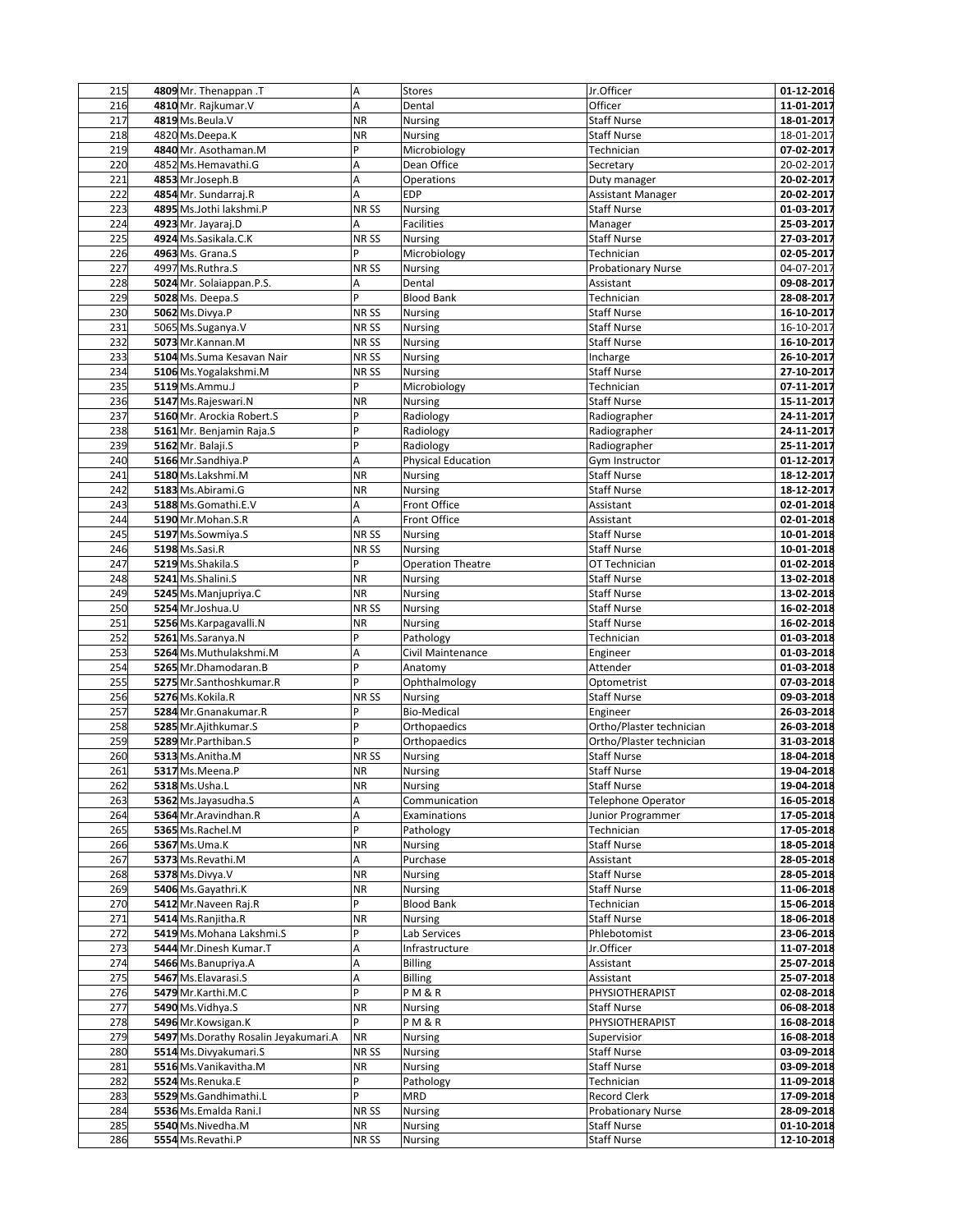| 287        | 5555 Mr.Prakash.M                  | A                | Purchase                         | Senior Officer                           | 15-10-2018               |
|------------|------------------------------------|------------------|----------------------------------|------------------------------------------|--------------------------|
| 288        | 5557 Mr.Karthikeyan.K              | A                | Accounts                         | Officer                                  | 16-10-2018               |
| 289        | 5558 Ms.Komathi.M                  | <b>NR</b>        | Nursing                          | <b>Staff Nurse</b>                       | 17-10-2018               |
| 290        | 5561 Ms.Prema.V                    | NR SS            | Nursing                          | <b>Staff Nurse</b>                       | 23-10-2018               |
| 291        | 5569 Ms.Suganya.D                  | P                | <b>Bio Chemistry</b>             | Technician                               | 24-10-2018               |
| 292        | 5570 Mr. Vignesh.N                 | NR <sub>SS</sub> | <b>Nursing</b>                   | <b>Probationary Nurse</b>                | 25-10-2018               |
|            |                                    |                  |                                  |                                          |                          |
| 293        | 5581 Ms.Jeeva Roselin.B            | NR <sub>SS</sub> | <b>Nursing</b>                   | <b>Incharge Nurse</b>                    | 07-11-2018               |
| 294        | 5587 Mr.Lenin Ezhilarasu.J         | NR SS            | Nursing                          | <b>Staff Nurse</b>                       | 12-11-2018               |
| 295        | 5592 Mr.Praveen Kumar.J            | NR <sub>SS</sub> | Nursing                          | <b>Staff Nurse</b>                       | 16-11-2018               |
| 296        | 5593 Ms.Deepika.E                  | <b>NR</b>        | Nursing                          | <b>Staff Nurse</b>                       | 16-11-2018               |
| 297        | 5594 Ms.Kasthuri.S                 | <b>NR</b>        | Nursing                          | <b>Staff Nurse</b>                       | 16-11-2018               |
| 298        | 5595 Ms.Dhanalakshmi.P             | P                | Pathology                        | Technician                               | 16-11-2018               |
| 299        | 5599 Ms.Aswini.M                   | <b>NR</b>        | Nursing                          | <b>Staff Nurse</b>                       | 19-11-2018               |
| 300        | 5603 Ms.Shalini.E                  | NR SS            | Nursing                          | <b>Nursing Assistant</b>                 | 19-11-2018               |
| 301        | 5604 Mr.Shanmugasundaram.S         | NR SS            |                                  | <b>Staff Nurse</b>                       | 23-11-2018               |
|            |                                    |                  | Nursing                          |                                          |                          |
| 302        | 5607 Ms.Gayathri.S                 | Α                | Examinations                     | Programmer                               | 26-11-2018               |
| 303        | 5609 Ms.Kalpana.S                  | Α                | Radiology                        | Receptionist                             | 28-11-2018               |
| 304        | 5610 Ms.Subashini.J                | <b>NR</b>        | <b>Nursing</b>                   | <b>Staff Nurse</b>                       | 28-11-2018               |
| 305        | 5614 Ms.Pavithra.G                 | <b>NR</b>        | <b>Nursing</b>                   | <b>Staff Nurse</b>                       | 03-12-2018               |
| 306        | 5621 Ms.Cathelin Victoria.E        | P                | Radiology                        | Radiographer                             | 07-12-2018               |
| 307        | 5624 Ms.Subasri.K                  | NR <sub>SS</sub> | Nursing                          | <b>Staff Nurse</b>                       | 10-12-2018               |
| 308        | 5633 Ms.Anbalagi.D                 | <b>NR</b>        | Nursing                          | <b>Staff Nurse</b>                       | 17-12-2018               |
| 309        | 5649 Ms.Mahalakshmi.R              | NR <sub>SS</sub> | Nursing                          | <b>Staff Nurse</b>                       | 24-12-2018               |
| 310        | 5654 Mr.Dinesh.J                   | NR <sub>SS</sub> | <b>Nursing</b>                   | <b>Probationary Nurse</b>                | 02-01-2019               |
| 311        | 5655 Ms.Gomathi.A                  | <b>NR</b>        |                                  |                                          | 07-01-2019               |
|            |                                    |                  | Nursing                          | <b>Nursing Assistant</b>                 |                          |
| 312        | 5664 Mr.Sathishkumar.G             | NR <sub>SS</sub> | Nursing                          | Probationary Nurse                       | 07-01-2019               |
| 313        | 5676 Ms.Sivaranjani.S              | A                | Accounts                         | Assistant                                | 21-01-2019               |
| 314        | 5679 Ms. Evanjalin Jemima. W       | NR SS            | Nursing                          | <b>Staff Nurse</b>                       | 21-01-2019               |
| 315        | 5685 Mr.Mohanraj.C                 | P                | <b>Bio Chemistry</b>             | Technician                               | 01-02-2019               |
| 316        | 5686 Mr.Anand kumaran.D            | NR SS            | <b>Nursing</b>                   | <b>Probationary Nurse</b>                | 01-02-2019               |
| 317        | 5687 Mr.Premnath.K                 | P                | <b>MRD</b>                       | <b>Medical Record Officer</b>            | 02-02-2019               |
| 318        | 5693 Ms.kalaipriyanga.A            | <b>NR</b>        | Nursing                          | <b>Staff Nurse</b>                       | 04-02-2019               |
| 319        | 5697 Ms.Saranya.R                  | <b>NR</b>        | Nursing                          | <b>Staff Nurse</b>                       | 04-02-2019               |
| 320        | 5703 Ms.Banupriya.S                | <b>NR</b>        | Nursing                          | <b>Staff Nurse</b>                       | 07-02-2019               |
| 321        | 5705 Ms.Priyadharsini.A            | NR <sub>SS</sub> | Nursing                          | <b>Staff Nurse</b>                       | 07-02-2019               |
|            |                                    |                  |                                  |                                          |                          |
| 322        | 5713 Ms.Usha Rani.S                | NR <sub>SS</sub> | <b>Nursing</b>                   | <b>Staff Nurse</b>                       | 11-02-2019               |
| 323        | 5732 Ms.Monisha.M                  | NR <sub>SS</sub> | <b>Nursing</b>                   | <b>Staff Nurse</b>                       | 25-02-2019               |
| 324        | 5738 Mr.Jaishankar.B               | P                | MANIFOLD-OXYGEN                  | Technician                               | 04-03-2019               |
| 325        | 5739 Mr.Sakthivel.M                | A                | Billing                          | Assistant                                | 04-03-2019               |
| 326        |                                    | NR <sub>SS</sub> | Nursing                          | <b>Staff Nurse</b>                       | 07-03-2019               |
| 327        | 5741 Ms. Bhuvaneswary. M           |                  |                                  |                                          |                          |
|            | 5742 Ms.Jothika.D                  | NR <sub>SS</sub> | Nursing                          | <b>Probationary Nurse</b>                | 07-03-2019               |
| 328        | 5745 Ms.Lakshmi.R                  | A                | Hostel -Girls                    | Warden                                   | 08-03-2019               |
|            |                                    |                  |                                  | <b>Staff Nurse</b>                       |                          |
| 329        | 5752 Ms.Aslin Manjusha.A           | <b>NR</b>        | <b>Nursing</b>                   |                                          | 15-03-2019               |
| 330        | 5758 Ms.Dhivyabharathi.A           | NR <sub>SS</sub> | Nursing                          | <b>Probationary Nurse</b>                | 18-03-2019               |
| 331        | 5768 Ms. Vinothini. S              | P                | <b>Blood Bank</b>                | Technician                               | 22-03-2019               |
| 332        | 5775 Ms.Jeeva.K                    | Α                | <b>Registrars Office</b>         | SECRETARY                                | 27-03-2019               |
| 333        | 5780 Mr. Natarajan. G              | P                | <b>Operation Theatre</b>         | Sr.Technician                            | 01-04-2019               |
| 334        | 5782 Ms.Sownthariya.T              | <b>NRSS</b>      | <b>Nursing</b>                   | <b>Probationary Nurse</b>                | 01-04-2019               |
| 335        | 5786 Ms.Hemamalini.R               | <b>NR</b>        | Nursing                          | <b>Staff Nurse</b>                       | 04-04-2019               |
| 336        | 5788 Ms. Vanitha. V                | NR SS            | Nursing                          | <b>Nursing Assistant</b>                 | 04-04-2019               |
| 338        | 5792 Ms.Grannappu.S                | NR SS            | Nursing                          | <b>Staff Nurse</b>                       | 08-04-2019               |
| 339        | 5793 Ms.Ramani.P.D                 | NR <sub>SS</sub> | Nursing                          | <b>Staff Nurse</b>                       | 08-04-2019               |
| 340        | 5796 Ms. Monika. S                 | P                | <b>PM&amp;R</b>                  | PHYSIOTHERAPIST                          | 10-04-2019               |
|            | 5809 Ms.Lavanya.M                  | $\overline{P}$   |                                  |                                          |                          |
| 341        |                                    |                  | Lab Services                     | Technician                               | 22-04-2019               |
| 342        | 5820 Ms.Reka.T                     | <b>NR</b>        | <b>Nursing</b>                   | <b>Staff Nurse</b>                       | 06-05-2019               |
| 343        | 5826 Ms.Nivetha.M                  | NR SS            | Nursing                          | <b>Staff Nurse</b>                       | 08-05-2019               |
| 344        | 5828 Mr.Pratap.A                   | p                | Radiology                        | Radiographer                             | 08-05-2019               |
| 345        | 5830 Ms.Divya.T                    | P                | Pathology                        | Technician                               | 08-05-2019               |
| 346        | 5832 Mr.Balaji.A                   | A                | Maintenance                      | Junior Engineer                          | 10-05-2019               |
| 347        | 5835 Ms.Barathi.K                  | <b>NR</b>        | Nursing                          | <b>Staff Nurse</b>                       | 15-05-2019               |
| 348        | 5839 Mr.Chinnaiah                  | Α                | Hostel - Boys                    | Warden                                   | 21-05-2019               |
| 349        | 5841 Mr.Jegatheesh.T               | A                | Maintenance - Electrical         | Sr.Engineer                              | 27-05-2019               |
| 350        | 5852 Ms.Jancy.R                    | <b>NR</b>        | Nursing                          | <b>Staff Nurse</b>                       | 05-06-2019               |
| 351        | 5860 Ms.Saranya.P                  | NR SS            |                                  | Staff Nurse                              | 07-06-2019               |
|            |                                    | Α                | Nursing<br>EDP                   |                                          |                          |
| 352        | 5868 Ms. Gopitha.A                 |                  |                                  | Programmer                               | 12-06-2019               |
| 353        | 5870 Ms.Prema.N                    | <b>NR</b>        | Nursing                          | <b>Staff Nurse</b>                       | 12-06-2019               |
| 354        | 5872 Ms.Abinaya.R                  | A                | Purchase                         | Assistant                                | 14-06-2019               |
| 355        | 5875 Ms.Malathi.J                  | <b>NR</b>        | Nursing                          | Staff Nurse                              | 17-06-2019               |
| 356        | 5877 Ms.Monisha.D                  | A                | Stores                           | Assistant                                | 17-06-2019               |
| 357        | 5884 Ms.Lakshmi.S                  | NR SS            | Nursing                          | <b>Nursing Assistant</b>                 | 27-06-2019               |
| 358<br>359 | 5889 Ms.Ramya.R<br>5907 Ms.Prema.S | NR SS<br>NR SS   | <b>Nursing</b><br><b>Nursing</b> | <b>Staff Nurse</b><br><b>Staff Nurse</b> | 01-07-2019<br>05-07-2019 |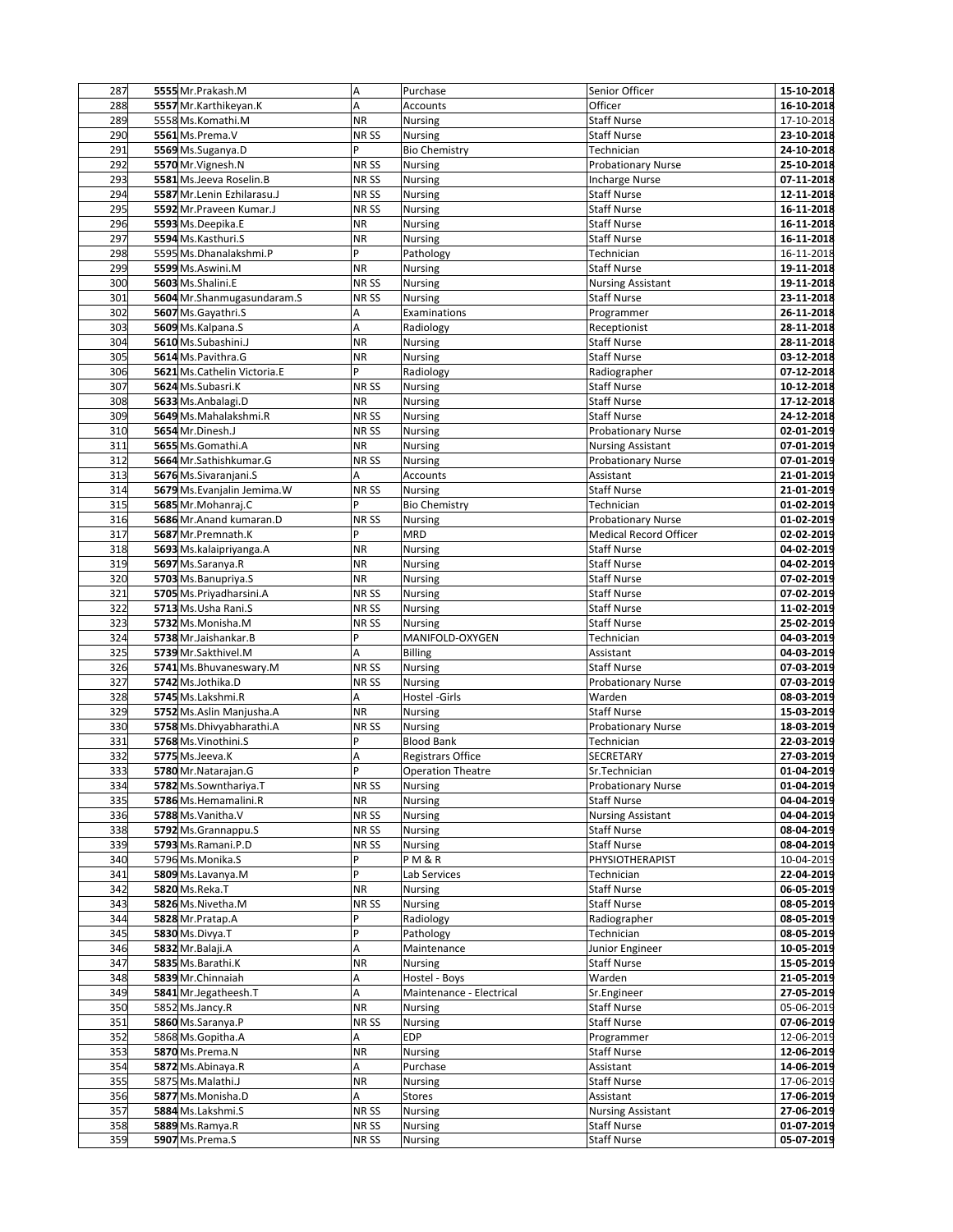| 360 | 5947 Ms.Asaimany.A                 | <b>NR</b>        | Nursing                  | <b>Staff Nurse</b>              | 12-08-2019 |
|-----|------------------------------------|------------------|--------------------------|---------------------------------|------------|
| 361 | 5953 Mr.Arumugam.C                 | A                | Civil Maintenance        | Plumbing Engineer               | 21-08-2019 |
| 362 | 5961 Ms.Pebayal.J                  | A                | Front Office             | Assistant                       | 28-08-2019 |
| 363 | 5969 Ms.Asha Banu.M                | P                | Pathology                | Technician                      | 03-09-2019 |
| 364 | 5970 Ms.Rupavathi.Sq               | P                | Microbiology             | Technician                      | 03-09-2019 |
| 365 | 5972 Mr.Ramasamy.S.P               | A                | Finance & Accounts       | <b>Assistant Manager</b>        | 04-09-2019 |
| 366 | 5974 Ms. Vijayabharathi.E          | P                | PM&R                     | PHYSIOTHERAPIST                 | 04-09-2019 |
| 367 | 5980 Ms. Venda. V                  | <b>NR</b>        | Nursing                  | <b>Staff Nurse</b>              | 09-09-2019 |
| 368 | 5984 Mr.Prabhu.B                   | A                | <b>Billing</b>           | Assistant                       | 11-09-2019 |
| 369 |                                    |                  |                          | SECRETARY                       |            |
|     | 5987 Ms.Dhivya.A.K.S               | A<br>A           | Registrars Office        |                                 | 04-09-2019 |
| 370 | 5988 Ms.Suganya.S                  |                  | Communication            | <b>Telephone Operator</b>       | 16-09-2019 |
| 371 | 5995 Ms.Keerthana.S                | NR <sub>SS</sub> | <b>Nursing</b>           | <b>Staff Nurse</b>              | 19-09-2019 |
| 372 | 6000 Ms. Vinotha.D                 | P                | <b>Sports Medicine</b>   | Physiotherapist                 | 23-09-2019 |
| 373 | 6001 Ms.Saranya.P                  | P                | Lab Services             | Phlebotomist                    | 23-09-2019 |
| 374 | 6007 Mr.Madhavan                   | P                | <b>Animal House</b>      | Technician                      | 25-09-2019 |
| 375 | 6013 Mr. Purushothaman. S          | A                | Civil Maintenance        | Engineer                        | 01-10-2019 |
| 376 | 6018 Ms.Nithiyasri.A               | <b>NR</b>        | Nursing                  | <b>Staff Nurse</b>              | 11-10-2019 |
| 377 | 6019 Mr.Danial.M                   | P                | <b>Operation Theatre</b> | Technician                      | 14-10-2019 |
| 378 | 6022 Ms.Deepa.J                    | <b>NR</b>        | Nursing                  | <b>Staff Nurse</b>              | 19-10-2019 |
| 379 | 6026 Ms.Priya.M                    | NR <sub>SS</sub> | Nursing                  | <b>Staff Nurse</b>              | 23-10-2019 |
| 380 | 6030 Ms. Vimalmary. E              | NR <sub>SS</sub> | Nursing                  | <b>Nursing Assistant</b>        | 01-11-2019 |
| 381 | 6031 Ms.Dellilakshmi.I             | NR <sub>SS</sub> | Nursing                  | <b>Nursing Assistant</b>        | 04-11-2019 |
| 382 | 6034 Ms. Arumuga Sundari.C         | Α                | Front Office             | Assistant                       | 05-11-2019 |
| 383 | 6039 Ms. Vimala Maragatharaj. I    | <b>NR</b>        | <b>Nursing</b>           | <b>Nursing Superintendent</b>   | 11-11-2019 |
| 384 | 6041 Ms.Anuradha.S                 | P                | <b>Bio Chemistry</b>     | Technician                      | 11-11-2019 |
| 385 | 6045 Mr.Dhinakar.E                 | A                | <b>House Keeping</b>     | Supervisor                      | 18-11-2019 |
| 386 | 6047 Ms.Nandhini.D                 | NR <sub>SS</sub> | Nursing                  | <b>Staff Nurse</b>              | 18-11-2019 |
| 387 | 6058 Mr.John Rally.R               | P                | CSSD                     | Technician                      | 02-12-2019 |
| 388 | 6059 Mr.Karthikeyan.P              | P                | <b>Bio-Medical</b>       |                                 | 02-12-2019 |
| 389 | 6065 Ms. Nivetha. V                | P                |                          | Junior Engineer<br>Phlebotomist | 02-12-2019 |
|     |                                    |                  | Lab Services             |                                 |            |
| 390 | 6066 Ms.Kalaivani.M                | <b>NR</b>        | Nursing                  | <b>Probationary Nurse</b>       | 02-12-2019 |
| 391 | 6067 Mr.Pradheepraj.M              | <b>NR</b><br>Þ   | Nursing                  | Probationary Nurse              | 04-12-2019 |
| 392 | 6077 Ms.Revathi.S                  |                  | <b>Bio Chemistry</b>     | Technician                      | 12-12-2019 |
| 393 | 6078 Ms.Jayachitra                 | NR <sub>SS</sub> | Nursing                  | <b>Nursing Assistant</b>        | 13-12-2019 |
| 394 | 6079 Ms. Geethapriya.K             | NR <sub>SS</sub> | <b>Nursing</b>           | <b>Staff Nurse</b>              | 16-12-2019 |
| 395 | 6087 Ms.Deivanai.N                 | A                | HR                       | Senior Assistant                | 06-01-2020 |
| 396 | 6093 Ms.Deepa.M                    | P                | <b>Bio Chemistry</b>     | Technician                      | 02-01-2020 |
| 397 | 6094 Mr.Arulkumar.A                | P                | <b>Bio-Medical</b>       | Engineer                        | 02-01-2020 |
| 398 | 6095 Mr.Saran.V                    | NR <sub>SS</sub> | Nursing                  | <b>Staff Nurse</b>              | 02-01-2020 |
| 399 | 6097 Ms. Mary Rosalin. A           | NR <sub>SS</sub> | Nursing                  | <b>Incharge Nurse</b>           | 03-01-2020 |
| 400 | 6098 Mr. Mariganesh. K             | А                | HR                       | Junior Officer                  | 06-01-2020 |
| 401 | 6100 MS.SUBHALAKSHMI.S             | $\overline{P}$   | Pharmacy                 | Pharmacist                      | 08-01-2020 |
| 402 | 6101 Ms.Manochitra.V               | P                | <b>PM&amp;R</b>          | PHYSIOTHERAPIST                 | 08-01-2020 |
| 403 | 6102 Ms.Nandhini.T                 | <b>NR</b>        | Nursing                  | <b>Probationary Nurse</b>       | 08-01-2020 |
| 404 | 6108 Ms. Thenmozhi. K              | NR SS            | Nursing                  | <b>Probationary Nurse</b>       | 10-01-2020 |
| 405 | 6109 Ms.Kalaivani.M                | NR SS            | Nursing                  | Probationary Nurse              | 10-01-2020 |
| 406 | 6111 Ms. Pragadeeswari. S          | NR <sub>SS</sub> | <b>Nursing</b>           | <b>Probationary Nurse</b>       | 10-01-2020 |
| 407 | 6112 Ms. Mano. R                   | <b>NRSS</b>      | <b>Nursing</b>           | <b>Probationary Nurse</b>       | 10-01-2020 |
| 408 | 6118 MS.VETRI SELVI.J              | Α                |                          | Administrator                   | 20-01-2020 |
| 409 | 6119 Ms.Suganya.S                  | P                | College<br>Pathology     | Technician                      | 20-01-2020 |
| 410 | 6121 Mr.Johnkishore.S              | A                | <b>Billing</b>           | Assistant                       | 20-01-2020 |
| 411 | 6123 Mr.John Marshal.J             | NR SS            |                          | <b>Probationary Nurse</b>       | 21-01-2020 |
|     |                                    |                  | Nursing                  |                                 |            |
| 412 | 6124 Ms. Inas R Beena              | NR SS            | Nursing                  | <b>Probationary Nurse</b>       | 21-01-2020 |
| 413 | 6125 Ms. Saranya S                 | NR SS            | Nursing                  | <b>Probationary Nurse</b>       | 21-01-2020 |
| 414 | 6126 Ms. Evangeline Ponisha EP     | NR SS            | Nursing                  | Probationary Nurse              | 21-01-2020 |
| 415 | 6129 Ms.Gokela.G                   | NR SS            | Nursing                  | <b>Probationary Nurse</b>       | 01-02-2020 |
| 416 | 6133 Ms. Vinothini                 | NR SS            | Nursing                  | Probationary Nurse              | 01-02-2020 |
| 417 | 6134 Ms.Kersiyal.D                 | NR SS            | Nursing                  | Probationary Nurse              | 01-02-2020 |
| 418 | 6135 Ms. Bhuvaneshwari.R           | NR SS            | <b>Nursing</b>           | <b>Probationary Nurse</b>       | 01-02-2020 |
| 419 | 6142 Ms.Haritha.M                  | <b>NR</b>        | <b>Nursing</b>           | <b>Staff Nurse</b>              | 03-02-2020 |
| 420 | 6145 Mr. Arunachalam. S.P          | Α                | Civil Maintenance        | Engineer                        | 04-02-2020 |
| 421 | 6146 Ms. Valarmathi. A             | <b>NR</b>        | Nursing                  | Staff Nurse                     | 04-02-2020 |
| 422 | 6155 Mr.Mani Kandan.T              | NR SS            | Nursing                  | Staff Nurse                     | 10-02-2020 |
| 423 | 6157 Ms. Margret Anitha. M         | <b>NR</b>        | Nursing                  | Staff Nurse                     | 12-02-2020 |
| 424 | 6159 Mr.Rajan.R                    | P                | CSSD                     | Technician                      | 12-02-2020 |
| 425 | 6160 Ms.Karthika.K                 | <b>NR</b>        | Nursing                  | Staff Nurse                     | 12-02-2020 |
| 426 | 6163 Ms. Mart Gnana Selvakumari. G | <b>NR</b>        | Nursing                  | <b>Incharge Nurse</b>           | 20-02-2020 |
| 427 | 6172 Mr.Saminathan.V               | Α                | <b>Billing</b>           | Assistant                       | 27-02-2020 |
| 428 | 6174 Ms.Parijesha.P                | <b>NR</b>        | Nursing                  | Staff Nurse                     | 02-03-2020 |
| 429 | 6178 Mr. Harish.K                  | А                | Accounts                 | Junior Officer                  | 05-03-2020 |
| 430 | 6179 Dr. Arumugam.R                | P                | Library                  | Librarian                       | 05-03-2020 |
| 431 | 6188 Ms.Devi.K                     | <b>NR</b>        | Nursing                  | <b>Staff Nurse</b>              | 14-03-2020 |
|     |                                    |                  |                          |                                 |            |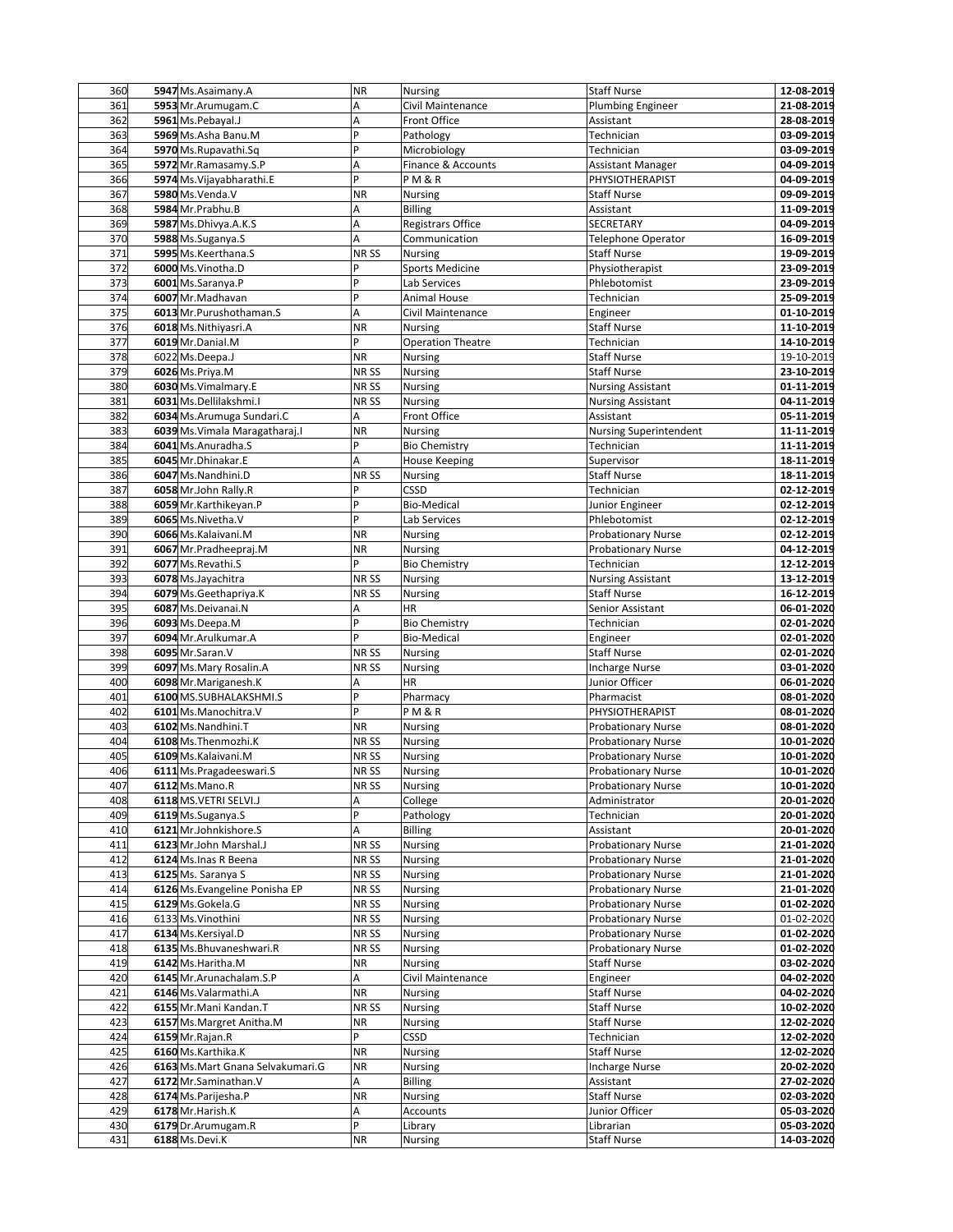| 432        | 6192 Mr. Sathish Sekar                          | A                | HR                       | <b>Assistant Manager</b>  | 20-03-2020               |
|------------|-------------------------------------------------|------------------|--------------------------|---------------------------|--------------------------|
| 433        | 6200 Ms.Parameshwari.T                          | NR <sub>SS</sub> | Nursing                  | <b>Probationary Nurse</b> | 03-06-2020               |
| 434        | 6202 Ms. Vasuki.S                               | NR SS            | Nursing                  | <b>Probationary Nurse</b> | 09-06-2020               |
| 435        | 6204 Ms.Lalitha.S                               | P                | Lab Services             | Phlebotomist              | 10-06-2020               |
| 436        | 6205 Ms.Selvi.K                                 | NR SS            | Nursing                  | <b>Staff Nurse</b>        | 11-06-2020               |
| 437        | 6208 Mr. Avinashlingam. B                       | NR <sub>SS</sub> | <b>Nursing</b>           | <b>Probationary Nurse</b> | 15-06-2020               |
| 438        | 6209 Mr.Anbarasan.R                             | NR <sub>SS</sub> | <b>Nursing</b>           | <b>Probationary Nurse</b> | 15-06-2020               |
| 439        | 6210 Ms.Priya.M                                 | NR SS            | Nursing                  | <b>Probationary Nurse</b> | 15-06-2020               |
| 440        | 6212 Mr. Udhaya Kumar. G                        | <b>NR</b>        | Nursing                  | <b>Probationary Nurse</b> | 16-06-2020               |
| 441        | 6217 Ms.Rekha.T                                 | <b>NR</b>        | Nursing                  | <b>Nursing Assistant</b>  | 01-07-2020               |
| 442        | 6223 Ms.Merlin Sheela.R                         | <b>NR</b>        | Nursing                  | <b>Staff Nurse</b>        | 10-07-2020               |
| 443        | 6227 Mr.Jowin Prince.B                          | NR SS            | <b>Nursing</b>           | <b>Staff Nurse</b>        | 23-07-2020               |
| 444        | 6230 Ms.Bhavani.D                               | P                | Microbiology             | Technician                | 01-08-2020               |
| 445        | 6231 Ms. Guguna. S                              | NR SS            | Nursing                  | <b>Staff Nurse</b>        | 01-08-2020               |
| 446        | 6232 Ms.Devi.K                                  | NR SS            |                          |                           | 01-08-2020               |
| 447        | 6233 Ms.Monisha.A                               |                  | Nursing                  | <b>Nursing Assistant</b>  |                          |
|            |                                                 | NR SS            | Nursing                  | <b>Nursing Assistant</b>  | 01-08-2020               |
| 448        | 6237 Ms.Ezhilarasi.P                            | NR SS            | Nursing                  | <b>Nursing Assistant</b>  | 03-08-2020               |
| 449        | 6238 Ms.Jeevitha.S                              | NR <sub>SS</sub> | Nursing                  | <b>Probationary Nurse</b> | 03-08-2020               |
| 450        | 6241 Ms.Jayachitra.A                            | P                | Lab Services             | Phlebotomist              | 07-08-2020               |
| 451        | 6246 Ms. Thatchayani.K                          | NR SS            | Nursing                  | <b>Probationary Nurse</b> | 10-08-2020               |
| 452        | 6254 Ms.Jerslin Sunitha                         | NR SS            | Nursing                  | <b>Probationary Nurse</b> | 24-08-2020               |
| 453        | 6256 Mr. Nishath Akhthar. P                     | Α                | Civil Maintenance        | Engineer                  | 27-08-2020               |
| 454        | 6262 Mr.Karthikraj.S                            | A                | Maintenance              | Shift Engineer            | 02-09-2020               |
| 455        | 6263 Mr.Prabhu.P                                | Α                | Maintenance              | Shift Engineer            | 02-09-2020               |
| 456        | 6265 Mr. Bhuvaneswaran. G                       | A                | Maintenance              | Shift Engineer            | 02-09-2020               |
| 457        | 6278 Ms.Ramya.V                                 | NR SS            | Nursing                  | <b>Probationary Nurse</b> | 14-09-2020               |
| 458        | 6281 Mr.Alagappan.T                             | P                | <b>PM&amp;R</b>          | Senior Physiotherapist    | 21-08-2020               |
| 459        | 6293 Ms.Suganya.K                               | P                | Microbiology             | Technician                | 01-10-2020               |
| 460        | 6298 Ms.Kavitha.S                               | A                | Maintenance              | Engineer                  | 05-10-2020               |
| 461        | 6304 Ms.Mohanapriya.M                           | NR <sub>SS</sub> | <b>Nursing</b>           | <b>Probationary Nurse</b> | 14-10-2020               |
| 462        | 6305 Ms.Subbu Lakshmi.C                         | NR SS            | <b>Nursing</b>           | <b>Staff Nurse</b>        | 14-10-2020               |
| 463        | 6306 Ms.Anitha.T                                | NR SS            | Nursing                  | <b>Staff Nurse</b>        | 14-10-2020               |
| 464        | 6314 Mr.Shribalaji.K                            | P                | <b>Bio-Medical</b>       | <b>Assistant Manager</b>  | 02-11-2020               |
| 465        | 6315 Ms. Vanmathi Vargese                       | NR SS            | Nursing                  | <b>Staff Nurse</b>        | 02-11-2020               |
| 466        | 6316 Mr.Daniel.E                                | P                | <b>MRD</b>               | Technician                | 02-11-2020               |
| 467        | 6319 Ms.Sandhiya.B                              | NR SS            | <b>Nursing</b>           | <b>Staff Nurse</b>        | 03-11-2020               |
| 468        | 6321 Ms. Angela Virginia Woolridge              | NR <sub>SS</sub> | Nursing                  | <b>Staff Nurse</b>        | 03-11-2020               |
| 469        | 6323 Mr. Nithiya Kumar. S                       | NR SS            | Nursing                  | <b>Staff Nurse</b>        | 02-11-2020               |
| 470        | 6324 Ms.Nalini.M                                | NR <sub>SS</sub> | Nursing                  | <b>Staff Nurse</b>        | 05-11-2020               |
| 471        | 6325 Mr.Sathishkumar.M                          | A                | <b>BMS</b>               | Manager                   | 05-11-2020               |
| 472        | 6327 Mr. Kalaivanan. K                          | NR SS            | Nursing                  | <b>Staff Nurse</b>        | 05-11-2020               |
| 473        | 6332 Ms.Manju.T                                 | NR <sub>SS</sub> | <b>Nursing</b>           | <b>Staff Nurse</b>        | 23-11-2020               |
| 474        | 6333 Mr.Ajay.K                                  | NR SS            | <b>Nursing</b>           | <b>Nursing Assistant</b>  | 24-11-2020               |
| 475        | 6334 Mr.Shanmugasundaram                        | Α                | Hostel - Boys            | Warden                    | 25-11-2020               |
| 476        | 6336 Ms.Aarthy.S                                | NR SS            | Nursing                  | <b>Staff Nurse</b>        | 01-12-2020               |
| 477        | 6337 Ms.Nishanthi.B                             | NR SS            | Nursing                  | <b>Staff Nurse</b>        | 02-12-2020               |
| 478        | 6338 Ms.Divya.M                                 | P                | <b>Blood Bank</b>        | Technician                | 04-12-2020               |
| 479        | 6340 Ms.Karthika.A                              | NR SS            | Nursing                  | <b>Probationary Nurse</b> | 05-12-2020               |
| 480        | 6346 Mr. Vetriselvan. S                         | P                | <b>Blood Bank</b>        | Technician                | 07-12-2020               |
| 481        | 6348 Ms. Manimegalai. M                         | P                | Radiology                | Radiographer              | 08-12-2020               |
| 482        | 6349 Mr.Saravanan.M                             | A                | Civil Maintenance        | Engineer                  | 14-12-2020               |
| 483        | 6353 Ms.Pavithra.M                              | NR SS            | Nursing                  | <b>Staff Nurse</b>        | 17-12-2020               |
| 484        | 6354 Mr. Gnanawel.S                             | NR SS            | Nursing                  | <b>Staff Nurse</b>        | 19-12-2020               |
| 485        | 6356 Ms.Chitra.K                                | А                | Hostel -Girls            | Warden                    | 19-12-2020               |
| 486        | 6357 Mr. Vijay. S                               | P                | Pathology                | Technician                | 19-12-2020               |
| 487        | 6358 Ms.Ramya.k                                 | P                | Pathology                | Technician                | 19-12-2020               |
| 488        | 6359 Ms. Marbin Sinthiya. S                     | NR SS            | Nursing                  | <b>Staff Nurse</b>        | 01-01-2021               |
|            |                                                 |                  |                          | <b>Staff Nurse</b>        |                          |
| 489<br>490 | 6364 Ms. Meeha Inba Rose. G<br>6365 Ms.Monika.S | ΝR<br><b>NR</b>  | Nursing<br>Nursing       | <b>Probationary Nurse</b> | 05-01-2021<br>05-01-2021 |
|            |                                                 |                  |                          |                           |                          |
| 491        | 6367 Ms.Suganthi.M                              | <b>NR</b><br>P   | Nursing                  | <b>Staff Nurse</b>        | 05-01-2021               |
| 492        | 6368 Mr.Franklin Sibin.D<br>6373 Ms.Nandhini.M  | P                | Microbiology             | Technician                | 07-01-2021               |
| 493<br>494 |                                                 |                  | <b>Operation Theatre</b> | Technician                | 12-01-2021               |
|            | 6375 Ms.Ashika Parveen.M.S                      | <b>NR</b>        | Nursing                  | <b>Probationary Nurse</b> | 12-01-2021               |
| 495        | 6376 Ms.Santhiya.G                              | <b>NR</b>        | Nursing                  | Probationary Nurse        | 12-01-2021               |
| 496        | 6380 Ms.Umadevi.G                               | <b>NR</b>        | Nursing                  | <b>Nursing Assistant</b>  | 18-01-2021               |
| 497        | 6383 Mr.Sarath Madavan.S                        | P                | <b>Bio-Medical</b>       | Engineer                  | 21-01-2021               |
| 498        | 6393 Ms.Kamala.R                                | <b>NR</b>        | Nursing                  | StaffNurse                | 04-02-2021               |
| 499        | 6394 Ms.Shanthi.K                               | <b>NR</b>        | Nursing                  | <b>Nursing Assistant</b>  | 04-02-2021               |
| 500        | 6395 Ms.Johnsha.K                               | <b>NR</b>        | Nursing                  | <b>Staff Nurse</b>        | 04-02-2021               |
| 501        | 6396 Mr.Asher.T                                 | NR <sub>SS</sub> | Nursing                  | <b>Probationary Nurse</b> | 04-02-2021               |
| 502        | 6401 Mr. Sachin Shyam Nithyaraj.K               | P                | MRD                      | Technician                | 05-02-2021               |
| 503        | 6402 Mr.Premkumar.V                             | P                | <b>MRD</b>               | Technician                | 05-02-2021               |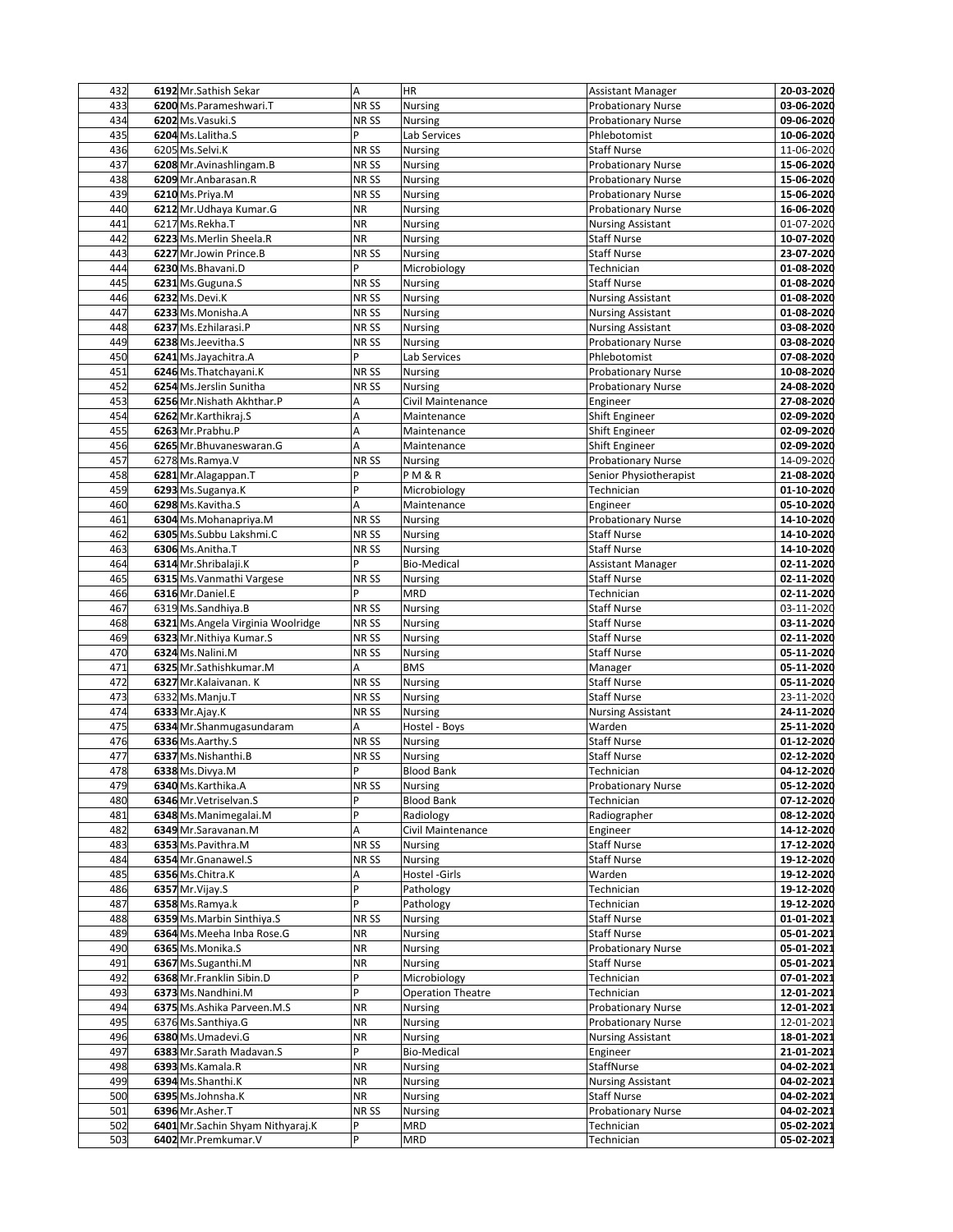| 504        | 6403 Mr.Davidanbarasu.S            | P                | <b>MRD</b>                            | Technician                                      | 05-02-2021               |
|------------|------------------------------------|------------------|---------------------------------------|-------------------------------------------------|--------------------------|
| 505        | 6404 Mr.Prabhakaran.R              | NR <sub>SS</sub> | Nursing                               | <b>Probationary Nurse</b>                       | 08-02-2021               |
| 506        | 6405 Ms. Uke Surekha Punjaji       | <b>NR</b>        | Nursing                               | <b>Staff Nurse</b>                              | 08-02-2021               |
| 507        | 6406 Ms.Sundari.G                  | <b>NR</b>        | Nursing                               | <b>Probationary Nurse</b>                       | 08-02-2021               |
| 508        | 6407 Ms.Jayasuriyal.S              | <b>NR</b>        | Nursing                               | <b>Staff Nurse</b>                              | 08-02-2021               |
| 509        | 6408 Mr.Jagadish.K                 | P                | CSSD                                  | Technician                                      | 08-02-2021               |
| 510        | 6409 Mr. Vignesh                   | NR SS            | <b>Nursing</b>                        | <b>Probationary Nurse</b>                       | 08-02-2021               |
| 511        | 6415 Ms.Dhivya.A                   | NR SS            | Nursing                               | <b>Staff Nurse</b>                              | 11-02-2021               |
| 512        | 6417 Ms.Parameshwari.M             | <b>NR</b>        | Nursing                               | <b>Staff Nurse</b>                              | 17-02-2021               |
| 513        | 6419 Ms.Ranitha.K                  | P                | Pharmaceuctical Chemistry             | Technician                                      | 19-02-2021               |
| 514        | 6422 Ms.Priyanka.N                 | NR SS            | <b>Nursing</b>                        | <b>Probationary Nurse</b>                       | 20-02-2021               |
| 515        | 6424 Mr. Winston Benjamin.K        | NR SS            | <b>Nursing</b>                        | <b>Staff Nurse</b>                              | 23-02-2021               |
| 516        | 6425 Mr. Hariharan. S              | NR SS            | Nursing                               | <b>Probationary Nurse</b>                       | 23-02-2021               |
| 517        | 6430 MS.SOUNDHARYA.N               | A                | Accounts                              | Officer                                         | 01-03-2021               |
| 518        | 6432 MS.SUGANYA.M                  | P                | Lab Services                          | Phlebotomist                                    | 01-03-2021               |
| 519        | 6437 MS.SHARMILAVATHI.A            | NR SS            | Nursing                               | <b>Probationary Nurse</b>                       | 01-03-2021               |
| 520        |                                    | NR SS            | Nursing                               |                                                 |                          |
| 521        | 6439 MR. PRAVEEN JONES.S           |                  | HR                                    | <b>Staff Nurse</b>                              | 01-03-2021               |
|            | 6441 MS.AISHWARYA.R                | А                |                                       | Assistant                                       | 03-03-2021               |
| 522        | 6442 MS.SHENBAGAM.E                | NR SS            | Nursing                               | <b>Staff Nurse</b>                              | 04-03-2021               |
| 523        | 6443 MS.ASHA.M                     | NR SS            | Nursing                               | <b>Staff Nurse</b>                              | 05-03-2021               |
| 524        | 6444 MR.INBARAJ.E                  | Α                | Billing                               | Assistant                                       | 05-03-2021               |
| 525        | 6445 MR.KARTHICK.A                 | A                | Billing                               | Assistant                                       | 05-03-2021               |
| 526        | 6446 MS.NITHIYASRI.P               | NR <sub>SS</sub> | <b>Nursing</b>                        | <b>Probationary Nurse</b>                       | 05-03-2021               |
| 527        | 6447 Mr. VINOTHKUMAR.R             | P                | <b>Bio-Medical</b>                    | Junior Engineer                                 | 08-03-2021               |
| 528        | 6448 MS.ANANTHI.S                  | NR SS            | <b>Nursing</b>                        | <b>Probationary Nurse</b>                       | 08-03-2021               |
| 529        | 6449 MR.BHARATHI.B                 | NR SS            | Nursing                               | <b>Probationary Nurse</b>                       | 09-03-2021               |
| 530        | 6450 MR.KARTHICK.R                 | P                | <b>Community Medicine</b>             | <b>Medical Social Worker</b>                    | 09-03-2021               |
| 531        | 6454 Ms.Suji.T                     | NR SS            | Nursing                               | <b>Staff Nurse</b>                              | 15-03-2021               |
| 532        | 6456 MS.MAHALAKSHMI.J              | NR SS            | Nursing                               | <b>Probationary Nurse</b>                       | 15-03-2021               |
| 533        | 6458 MS.SHINY.R                    | P                | Dietetics                             | Dietician                                       | 16-03-2021               |
| 534        | 6459 MS.RESHMI.H                   | NR <sub>SS</sub> | <b>Nursing</b>                        | <b>Incharge Nurse</b>                           | 16-03-2021               |
| 535        | 6460 MR.SHAKTHIVELL.N.S.           | NR SS            | Nursing                               | <b>Probationary Nurse</b>                       | 17-03-2021               |
| 536        | 6462 Ms.Mahalakshmi.M              | Α                | Assistant Registrar Office - Academic | Secretary                                       | 22-03-2021               |
| 537        | 6463 Mr. Kabilakasan. K            | P                | P M & R                               | PHYSIOTHERAPIST                                 | 22-03-2021               |
| 538        | 6464 Ms.Saroja.G                   | P                | Lab Services                          | Phlebotomist                                    | 24-03-2021               |
| 539        | 6471 Mr.Ashoknandhan.S             | NR SS            | <b>Nursing</b>                        | <b>Probationary Nurse</b>                       | 29-03-2021               |
| 540        | 6473 Mr.Sriram.B                   | Α                | Maintenance - Electrical              | Engineer                                        | 01-04-2021               |
| 541        | 6474 Mr.Ebinezer.J                 | A                | <b>Billing</b>                        | Assistant                                       | 01-04-2021               |
| 542        | 6475 Ms.Ishwarya.B                 | NR <sub>SS</sub> | Nursing                               | <b>Probationary Nurse</b>                       | 01-04-2021               |
| 543        | 6476 Mr.Aravinth.G.S               | A                | Admin                                 | Chemist                                         | 01-04-2021               |
| 544        | 6477 Mr.Baiju.M                    | NR SS            | Nursing                               | <b>Staff Nurse</b>                              | 01-04-2021               |
| 545        | 6478 Ms.Santhiraleka.C             | NR <sub>SS</sub> | <b>Nursing</b>                        | <b>Staff Nurse</b>                              | 05-04-2021               |
| 546        | 6479 Ms. Luthrinshantha Kumari.R   | <b>NR</b>        | <b>Nursing</b>                        | <b>Staff Nurse</b>                              | 07-04-2021               |
| 547        | 6481 Ms. Vimala.k                  | NR <sub>SS</sub> | Nursing                               | <b>Incharge Nurse</b>                           | 08-04-2021               |
| 548        | 6484 Ms.Ajitha.G                   | NR SS            | Nursing                               | <b>Staff Nurse</b>                              | 09-04-2021               |
| 549        | 6485 Mr.Jothiprakash.B             | Α                | LMS                                   | Web Designer                                    | 12-04-2021               |
| 550        | 6487 Mr.Nived.R                    | P                | <b>Community Medicine</b>             | <b>Medical Social Worker</b>                    | 12-04-2021               |
| 551        | 6488 Mr.Gowtham.V                  | NR SS            | <b>Nursing</b>                        | <b>Probationary Nurse</b>                       | 15-04-2021               |
| 552        | 6490 Ms.Aswini.G                   | NR SS            | Nursing                               | <b>Staff Nurse</b>                              | 16-04-2021               |
| 553        | 6492 Mr.Gnanakumar.A               | Α                | LMS                                   | Senior Programmer                               | 17-04-2021               |
| 554        | 6494 Ms. Komethaga Priya. S        | A                | Physical Education                    | Gym Instructor                                  | 19-04-2021               |
| 555        | 6499 Ms.Divya.M                    | <b>NR</b>        | Nursing                               | Staff Nurse                                     | 26-04-2021               |
| 556        | 6506 Mr.Praveen.K                  | А                | <b>Billing</b>                        | Assistant                                       | 05-05-2021               |
| 557        | 6512 Mr.Samson Sathish Kumar.D     | $\overline{P}$   | Radiology                             | Radiographer                                    | 15-05-2021               |
| 558        | 6516 Ms.Deepa.S                    | P                | <b>Bio Chemistry</b>                  | Technician                                      | 20-05-2021               |
| 559        | 6518 Mr.Edin Sam.P                 | NR SS            | Nursing                               | <b>Probationary Nurse</b>                       | 19-05-2021               |
| 560        | 6521 Mr.Pandiyan.G                 | P                | <b>Blood Bank</b>                     | Technician                                      | 25-05-2021               |
| 561        | 6522 Ms.Manimegalai.M              | <b>NR</b>        | Nursing                               | <b>Staff Nurse</b>                              | 31-05-2021               |
| 562        | 6523 Ms.Ananthi.R                  | P                | Lab Services                          | Phlebotomist                                    | 01-06-2021               |
| 563        | 6524 Ms.Priyanka.N                 | P                | Lab Services                          | Phlebotomist                                    | 03-06-2021               |
| 564        | 6529 Mr. Vignesh K                 | NR SS            | Nursing                               | <b>Probationary Nurse</b>                       | 15-06-2021               |
| 565        | 6531 Ms.Srilekha.M                 | ΝR               | Nursing                               | <b>Probationary Nurse</b>                       | 21-06-2021               |
| 566        | 6532 Ms.Shanthine Zita.L           | P                | Dietetics                             | Dietician                                       | 25-06-2021               |
| 567        | 6535 Ms.Rameela.R                  | <b>NR</b>        | Nursing                               | <b>Staff Nurse</b>                              | 01-07-2021               |
| 568        | 6536 Mr.Loganathan.G               | P                | MANIFOLD-OXYGEN                       | Technician                                      | 01-07-2021               |
| 569        | 6537 Ms.Beulah.V                   | <b>NR</b>        | Nursing                               | <b>Staff Nurse</b>                              | 01-07-2021               |
| 570        | 6538 Ms.Preethi.S                  | <b>NR</b>        | Nursing                               | <b>Staff Nurse</b>                              | 01-07-2021               |
| 571        | 6542 Ms.Sulochana.K                | NR SS            | Nursing                               | <b>Incharge Nurse</b>                           | 03-07-2021               |
|            |                                    | P                | Skill Lab                             | <b>Resuscitation Simulation Educator</b>        | 05-07-2021               |
| 572        | 6544 Mr.Arunraj.M                  |                  |                                       |                                                 |                          |
| 573        | 6545 Ms.Mahalakshmi.M              | NR               | Nursing                               | <b>Staff Nurse</b>                              | 06-07-2021               |
| 574<br>575 | 6546 Ms.Agnes.C<br>6547 Ms.Joyce.S | NR<br><b>NR</b>  | <b>Nursing</b><br>Nursing             | <b>Staff Nurse</b><br><b>Probationary Nurse</b> | 06-07-2021<br>07-07-2021 |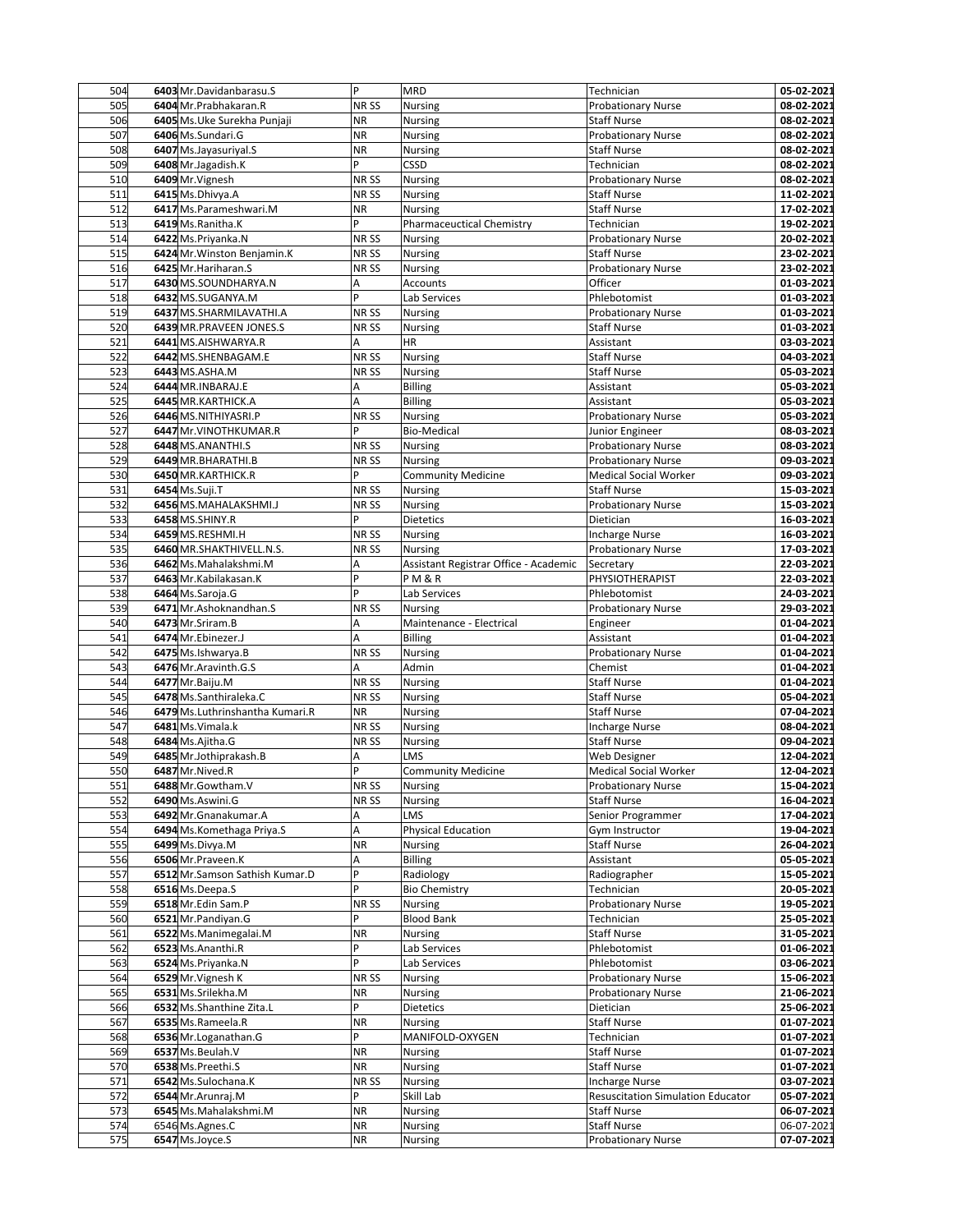| 576 | 6548 Ms.Nathiya.P                      | NR <sub>SS</sub> | Nursing                  | <b>Staff Nurse</b>                   | 07-07-2021 |
|-----|----------------------------------------|------------------|--------------------------|--------------------------------------|------------|
| 577 | 6552 Mr.Surendiran.S                   | <b>NR</b>        | <b>Nursing</b>           | <b>Staff Nurse</b>                   | 12-07-2021 |
| 578 | 6553 Ms.Sangeetha.B                    | NR <sub>SS</sub> | Nursing                  | <b>Probationary Nurse</b>            | 13-07-2021 |
| 579 | 6554 Ms.Bhavani.P                      | P                | <b>Bio Chemistry</b>     | Technician                           | 14-07-2021 |
| 580 | 6555 Ms.Jansirani.S                    | $\mathsf{P}$     | Microbiology             | Technician                           | 14-07-2021 |
| 581 | 6556 Mr. Manigandan. R                 | P                | <b>Operation Theatre</b> | Technician                           | 15-07-2021 |
| 582 | 6557 Ms.Jeba.M                         | <b>NR</b>        | Nursing                  | <b>Staff Nurse</b>                   | 16-07-2021 |
| 583 | 6560 Ms.Jeevitha.M                     | NR SS            | Nursing                  | <b>Staff Nurse</b>                   | 20-07-2021 |
| 584 | 6562 Ms.Paveena.V                      | NR SS            | Nursing                  | <b>Probationary Nurse</b>            | 20-07-2021 |
| 585 | 6564 Ms. Vinitha Rani. P               | ΝR               | Nursing                  | <b>Staff Nurse</b>                   | 23-07-2021 |
| 586 | 6565 Ms.Dhatchayani.K                  | <b>NR</b>        | Nursing                  | <b>Staff Nurse</b>                   | 02-08-2021 |
| 587 | 6566 Ms.Devi.T                         | Α                | <b>Billing</b>           | Assistant                            | 02-08-2021 |
| 588 | 6567 Ms.Nithya.D                       | P                | Pathology                | Technician                           | 02-08-2021 |
| 589 | 6568 Ms.Tamilselvi.B                   | P                | Radiology                | Radiographer                         | 02-08-2021 |
| 590 | 6569 Ms.Deepa.V                        | <b>NR</b>        | Nursing                  | <b>Staff Nurse</b>                   | 02-08-2021 |
| 591 | 6570 Ms.Janani.J                       | <b>NR</b>        |                          |                                      | 02-08-2021 |
| 592 | 6571 Ms.Jonisha Mary.N                 | ΝR               | Nursing                  | <b>Probationary Nurse</b>            |            |
| 593 |                                        | <b>NR</b>        | Nursing                  | <b>Probationary Nurse</b>            | 02-08-2021 |
|     | 6572 Ms.Deepika.R                      |                  | Nursing                  | <b>Probationary Nurse</b>            | 02-08-2021 |
| 594 | 6573 Mr.Saravanan.K                    | A                | <b>Billing</b>           | Assistant                            | 02-08-2021 |
| 595 | 6575 Ms.Divya Bharathi.V               | NR <sub>SS</sub> | Nursing                  | <b>Staff Nurse</b>                   | 02-08-2021 |
| 596 | 6576 Ms.Sembaruthi.P                   | NR <sub>SS</sub> | Nursing                  | <b>Staff Nurse</b>                   | 02-08-2021 |
| 597 | 6577 Mr.Murugan.E                      | Α                | LMS                      | Junior Developer                     | 02-08-2021 |
| 598 | 6579 Ms.Hema.S                         | A                | Admin                    | Receptionist                         | 03-08-2021 |
| 599 | 6582 Mr.Dhivakar.M                     | NR <sub>SS</sub> | <b>Nursing</b>           | <b>Probationary Nurse</b>            | 03-08-2021 |
| 600 | 6583 Mr. Vignesh.K                     | NR <sub>SS</sub> | Nursing                  | <b>Probationary Nurse</b>            | 03-08-2021 |
| 601 | 6586 Ms.Ramya.B                        | A                | Admin                    | Receptionist                         | 04-08-2021 |
| 602 | 6588 Ms. Gladis Magdalin Silviya. S    | <b>NR</b>        | Nursing                  | Asst.Nursing Superintendent          | 05-08-2021 |
| 603 | 6590 Ms.Ananthi.M                      | NR SS            | Nursing                  | <b>Probationary Nurse</b>            | 06-08-2021 |
| 604 | 6591 Ms.Sridevi.S                      | NR <sub>SS</sub> | Nursing                  | <b>Probationary Nurse</b>            | 06-08-2021 |
| 605 | 6592 Mr.Louis Kiruban.C.R              | NR <sub>SS</sub> | Nursing                  | <b>Probationary Nurse</b>            | 07-08-2021 |
| 606 | 6593 Ms.Swetha.G                       | A                | Admin                    | Administrator                        | 09-08-2021 |
| 607 | 6594 Ms. Vanitha Evlin Shanthakumari.R | <b>NR</b>        | Nursing                  | <b>Staff Nurse</b>                   | 09-08-2021 |
| 608 | 6595 Mr.Durga Prasaath.N               | Α                | Civil Maintenance        | Engineer                             | 09-08-2021 |
| 609 | 6597 Ms.Amsavalli.R                    | P                | Lab Services             | Technician                           | 10-08-2021 |
| 610 | 6598 Ms.Durga.R                        | NR SS            | Nursing                  | <b>Probationary Nurse</b>            | 11-08-2021 |
| 611 | 6600 Ms.Gomathi.A                      | A                | <b>Billing</b>           | Assistant                            | 12-08-2021 |
| 612 | 6601 Mr.Ganesh.V                       | NR SS            | Nursing                  | <b>Probationary Nurse</b>            | 12-08-2021 |
| 613 | 6602 Mr.Rajavelu.J                     | NR SS            | Nursing                  | <b>Probationary Nurse</b>            | 12-08-2021 |
| 614 | 6603 Ms.Christina.E                    | NR SS            | Nursing                  | <b>Probationary Nurse</b>            | 13-08-2021 |
| 615 | 6604 Ms.Sushmitha.R                    | NR SS            | Nursing                  | <b>Probationary Nurse</b>            | 14-08-2021 |
| 616 | 6605 Mr.Parthiban.P                    | NR <sub>SS</sub> | Nursing                  | <b>Probationary Nurse</b>            | 14-08-2021 |
| 617 | 6606 Ms.Jisha.L                        | NR <sub>SS</sub> | Nursing                  | <b>Probationary Nurse</b>            | 16-08-2021 |
| 618 | 6607 Mr. Vishal Kennedy .R             | A                | <b>Billing</b>           | Assistant                            | 16-08-2021 |
| 619 | 6608 Mr.Mohamed Yasen.S                | NR <sub>SS</sub> | Nursing                  | <b>Staff Nurse</b>                   | 16-08-2021 |
| 620 | 6609 Ms.Sharmi.D                       | NR SS            | Nursing                  | <b>Probationary Nurse</b>            | 16-08-2021 |
| 621 | 6611 Mr. Lalith Raja.M.S               | Α                | LMS                      | <b>Executive - Digital Marketing</b> | 18-08-2021 |
| 622 | 6612 Mr.Pradeep Kumar.M                | A                | Operations               | Manager                              | 18-08-2021 |
| 623 | 6613 Ms.Monisha.M                      | NR SS            | Nursing                  | <b>Probationary Nurse</b>            | 18-08-2021 |
| 624 | 6621 Mr. Gnanaprakasam. T              | A                | LMS                      | Senior Programmer                    | 01-09-2021 |
| 625 | 6623 Ms.Mahalakshmi.K                  | P                | CSSD                     | Technician                           | 01-09-2021 |
| 626 | 6624 Ms.Jegathadevi.S                  | P                | Microbiology             | Technician                           | 01-09-2021 |
| 627 | 6625 Ms.Roshni Menon                   | A                | ΗR                       | Sr.Manager                           | 01-09-2021 |
| 628 | 6626 Ms.Pavithra.E                     | <b>NR</b>        | Nursing                  | <b>Probationary Nurse</b>            | 01-09-2021 |
| 629 | 6628 Mr.Dhilip Kumar.R                 | Α                | Civil Maintenance        | Engineer                             | 02-09-2021 |
| 630 | 6629 Mr. Manikkam. P                   | A                | Civil Maintenance        | Engineer                             | 02-09-2021 |
| 631 | 6630 Mr. Hariharan.R                   | Α                | Maintenance - Electrical | Engineer                             | 02-09-2021 |
| 632 | 6631 Mr.Karthikeyan.K                  | A                | Maintenance - Electrical | Engineer                             | 02-09-2021 |
| 633 | 6632 Mr. Vimalraj. M                   | A                | Maintenance - Electrical | Engineer                             | 02-09-2021 |
| 634 | 6633 Ms.Dhanalakshmi.D                 | <b>NR</b>        | Nursing                  | <b>Nursing Assistant</b>             | 03-09-2021 |
| 635 | 6634 Ms.Keliyammal.R                   | <b>NR</b>        | Nursing                  | <b>Nursing Assistant</b>             | 03-09-2021 |
| 636 | 6635 Ms.Kaviya.C                       | <b>NR</b>        | Nursing                  | StaffNurse                           | 03-09-2021 |
| 637 | 6636 Ms.Gomathi.M                      | NR SS            | Nursing                  | <b>Staff Nurse</b>                   | 03-09-2021 |
| 638 | 6638 MR.MOHAN.E                        | NR SS            | Nursing                  | <b>Probationary Nurse</b>            | 03-09-2021 |
| 639 | 6639 MS.ANITHA.R                       | NR SS            | Nursing                  | <b>Probationary Nurse</b>            | 03-09-2021 |
| 640 | 6640 MS.KARTHIKA.G                     | NR SS            | Nursing                  | <b>Probationary Nurse</b>            | 04-09-2021 |
| 641 | 6641 MS.POOMANI.V                      | NR <sub>SS</sub> | <b>Nursing</b>           | <b>Staff Nurse</b>                   | 06-09-2021 |
| 642 | 6642 MR.AKASH.P                        | <b>NR</b>        | <b>Nursing</b>           | Probationary Nurse                   | 06-09-2021 |
| 643 | 6643 MS.RITHEKA.P                      | NR SS            | Nursing                  | <b>Probationary Nurse</b>            | 06-09-2021 |
| 644 | <b>6644 MR.ARUN.C</b>                  | NR SS            | <b>Nursing</b>           | <b>Probationary Nurse</b>            | 06-09-2021 |
|     | 6645 MR.NAVIN RAJ.D                    |                  |                          | Probationary Nurse                   |            |
| 645 |                                        | NR SS            | Nursing                  |                                      | 06-09-2021 |
| 646 | 6647 MS.THANGATHAMIZHARUVI.A           | NR SS            | <b>Nursing</b>           | <b>Staff Nurse</b>                   | 08-09-2021 |
| 647 | 6648 MS.DHIVYA.V                       | NR SS            | Nursing                  | <b>Probationary Nurse</b>            | 08-09-2021 |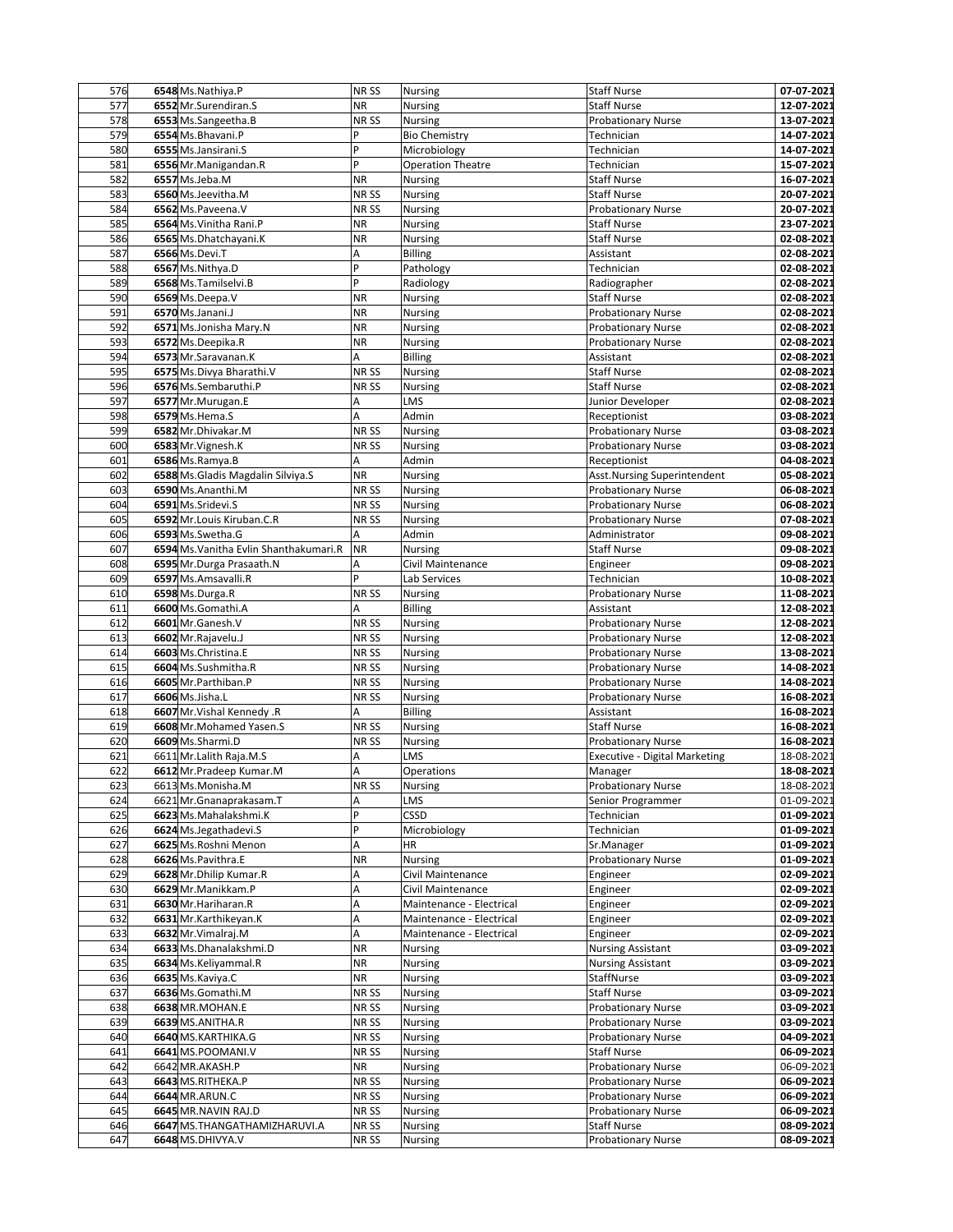| 648 | 6652 MR.ARUNRAJ.I           | A                | Maintenance - Electrical | Engineer                  | 13-09-2021 |
|-----|-----------------------------|------------------|--------------------------|---------------------------|------------|
| 649 | 6654 MR. VADIVEL.M          | <b>NR</b>        | Nursing                  | <b>Staff Nurse</b>        | 14-09-2021 |
| 650 | 6656 MR. VENILKUMAR. P      | <b>NR</b>        | Nursing                  | <b>Probationary Nurse</b> | 20-09-2021 |
| 651 | 6664 Mr.Alagappan.V         | Α                | Infrastructure           | <b>AGM - Projects</b>     | 01-09-2021 |
| 652 | 6671 MR.RAJPRABHU.S         | A                | LMS                      | <b>Graphic Designer</b>   | 01-10-2021 |
| 653 | 6672 MS.SHAKILA.E           | <b>NR</b>        | Nursing                  | StaffNurse                | 01-10-2021 |
| 654 | 6675 MS.DEVAYANI.D          | NR <sub>SS</sub> | <b>Nursing</b>           | <b>Probationary Nurse</b> | 01-10-2021 |
| 655 | 6676 MS.SWETHA.S            | NR <sub>SS</sub> | Nursing                  | <b>Probationary Nurse</b> | 01-10-2021 |
| 656 | 6677 MR.PRABHUSANKAR.J      | NR SS            | Nursing                  | <b>Probationary Nurse</b> | 01-10-2021 |
|     |                             |                  |                          |                           |            |
| 657 | 6680 MS.SARANYA.D           | NR SS            | Nursing                  | <b>Probationary Nurse</b> | 01-10-2021 |
| 658 | 6681 MS.JEYALAKSHMI.S       | NR <sub>SS</sub> | Nursing                  | Supervisor                | 01-10-2021 |
| 659 | 6682 MS.MEENA.V             | <b>NR</b>        | <b>Nursing</b>           | <b>Staff Nurse</b>        | 04-10-2021 |
| 660 | 6683 MS.PREMA.T             | <b>NR</b>        | Nursing                  | <b>Incharge Nurse</b>     | 04-10-2021 |
| 661 | 6684 MS.MRINALINI DEBORAH.S | P                | PM&R                     | PHYSIOTHERAPIST           | 04-10-2021 |
| 662 | 6685 MR.RAMKUMAR.C          | NR SS            | Nursing                  | <b>Probationary Nurse</b> | 04-10-2021 |
| 663 | 6686 MR.RAJAN.P             | NR <sub>SS</sub> | Nursing                  | <b>Probationary Nurse</b> | 04-10-2021 |
| 664 | 6687 MS.JELITTA.J           | NR <sub>SS</sub> | Nursing                  | <b>Staff Nurse</b>        | 04-10-2021 |
| 665 | 6688 MS.PADMA.K             | <b>NR</b>        | <b>Nursing</b>           | <b>Staff Nurse</b>        | 04-10-2021 |
| 666 | 6690 MS.DEEPA.P             | NR <sub>SS</sub> | Nursing                  | <b>Probationary Nurse</b> | 04-10-2021 |
| 667 | 6691 MS.SUREHA.A            | NR SS            | Nursing                  | Probationary Nurse        | 04-10-2021 |
| 668 | 6693 MS.SOWMIYA.E           | NR SS            | Nursing                  | <b>Probationary Nurse</b> | 05-10-2021 |
| 669 | 6694 MS.DHATCHAYINI.B       | NR SS            | Nursing                  | <b>Probationary Nurse</b> | 05-10-2021 |
| 670 | 6695 MS.SUGANYA SHAMILI.M   | <b>NR</b>        | <b>Nursing</b>           | StaffNurse                | 06-10-2021 |
| 671 | 6700 MR.SABARI.R            | <b>NR</b>        | <b>Nursing</b>           | <b>Staff Nurse</b>        | 06-10-2021 |
| 672 | 6701 MR.SASIKUMAR.K         | P                | <b>Operation Theatre</b> | OT Technician             | 07-10-2021 |
| 673 | 6702 MR.BENJAMIN JEYARAJ.B  | NR SS            | Nursing                  | <b>Staff Nurse</b>        | 07-10-2021 |
| 674 | 6703 MR.RAMASUBRAMANIYAN.A  | А                | Maintenance              | Engineer                  | 08-10-2021 |
| 675 | 6705 MS.DIVYA.A             | P                | Pharmacy                 | Pharmacist                | 08-10-2021 |
| 676 | 6708 MS.SANGEETHA.S         | <b>NR</b>        |                          | <b>Staff Nurse</b>        |            |
| 677 |                             | <b>NR</b>        | Nursing                  |                           | 11-10-2021 |
|     | 6712 MS.SANTHIYA.E          |                  | Nursing                  | <b>Staff Nurse</b>        | 11-10-2021 |
| 678 | 6714 MR.SATHISHKUMAR.K      | A                | Admin                    | Sr.Officer                | 11-10-2021 |
| 679 | 6716 MS.ARTHI.S             | A                | LMS                      | Junior Officer            | 12-10-2021 |
| 680 | 6718 MS.RAJABU NISHA.S      | NR SS            | Nursing                  | <b>Staff Nurse</b>        | 18-10-2021 |
| 681 | 6725 Ms.Ramya.V             | NR SS            | Nursing                  | <b>Staff Nurse</b>        | 01-11-2021 |
| 682 | 6727 Ms.Celine Sumitha.T.I  | NR <sub>SS</sub> | Nursing                  | <b>Incharge Nurse</b>     | 01-11-2021 |
| 683 | 6728 Ms.Praveena.K          | NR <sub>SS</sub> | <b>Nursing</b>           | <b>Nursing Assistant</b>  | 01-11-2021 |
| 684 | 6731 Ms.Sindhuja.M          | NR <sub>SS</sub> | Nursing                  | <b>Nursing Assistant</b>  | 01-11-2021 |
| 685 | 6732 Ms.Kavin.T             | <b>NR</b>        | Nursing                  | <b>Staff Nurse</b>        | 02-11-2021 |
| 686 | 6733 Ms. Pavithira Devi.S   | P                | Lab Services             | Phlebotomist              | 05-11-2021 |
| 687 | 6734 Ms.Danila.R            | P                | Microbiology             | Technician                | 05-11-2021 |
| 688 | 6735 Ms.Mahalakshmi.A       | <b>NR</b>        | Nursing                  | <b>Staff Nurse</b>        | 05-11-2021 |
| 689 | 6736 Ms.Dhivya Dharshini.M  | NR <sub>SS</sub> | <b>Nursing</b>           | <b>Probationary Nurse</b> | 05-11-2021 |
| 690 | 6738 Mr.Jeeva.S             | NR <sub>SS</sub> | Nursing                  | <b>Probationary Nurse</b> | 08-11-2021 |
| 691 | 6741 Ms.Ponmozhi.C          | NR SS            | Nursing                  | <b>Probationary Nurse</b> | 15-11-2021 |
| 692 | 6743 Ms.Meena.A             | <b>NR</b>        | Nursing                  | <b>Staff Nurse</b>        | 15-11-2021 |
| 693 | 6744 Ms.Santhiya.V          | P                | Pharmacy                 | Pharmacist                | 18-11-2021 |
| 694 | 6746 Ms.Kavitha.R           | NR <sub>SS</sub> | <b>Nursing</b>           | <b>Staff Nurse</b>        | 19-11-2021 |
| 695 | 6749 Ms. Sivasankari. J     | <b>NR</b>        | <b>Nursing</b>           | Staff Nurse               | 22-11-2021 |
| 696 | 6752 Ms.Mahalakshmi.D       | <b>NR</b>        | Nursing                  | <b>Staff Nurse</b>        | 22-11-2021 |
| 697 | 6753 Ms.Sevvanthi.K         | NR SS            | Nursing                  | <b>Probationary Nurse</b> | 22-11-2021 |
| 698 | 6756 Ms.Kalaiselvi.K        | P                | <b>Bio Chemistry</b>     | Technician                | 26-11-2021 |
| 699 | 6757 Ms. Sreeja. B.S        | A                | Communication            | <b>Telephone Operator</b> | 01-12-2021 |
|     |                             |                  |                          |                           |            |
| 700 | 6760 Ms.Charumishra.E       | NR SS            | Nursing                  | <b>Probationary Nurse</b> | 01-12-2021 |
| 701 | 6764 Mr.Raguraman.R         | NR <sub>SS</sub> | <b>Nursing</b>           | <b>Probationary Nurse</b> | 03-12-2021 |
| 702 | 6768 MS.SHARMILI.M          | P                | Microbiology             | Technician                | 09-12-2021 |
| 703 | 6769 MS.PREETHA.N           | NR SS            | Nursing                  | <b>Nursing Assistant</b>  | 09-12-2021 |
| 704 | 6770 MS.NATHIYA.S           | NR SS            | Nursing                  | <b>Staff Nurse</b>        | 13-12-2021 |
| 705 | 6771 MS.MANJUPRIYA.P        | ΝR               | Nursing                  | <b>Probationary Nurse</b> | 13-12-2021 |
| 706 | 6772 MS.THILAGAVATHI.V      | <b>NR</b>        | Nursing                  | <b>Probationary Nurse</b> | 13-12-2021 |
| 707 | 6774 MS.MOHAN DEEPA S MOHAN | NR <sub>SS</sub> | Nursing                  | <b>Staff Nurse</b>        | 15-12-2021 |
| 708 | 6775 MS. VISHNU PRIYA.S     | <b>NR</b>        | <b>Nursing</b>           | <b>Staff Nurse</b>        | 16-12-2021 |
| 709 | 6776 MS.HEMA.R              | <b>NR</b>        | Nursing                  | Staff Nurse               | 17-12-2021 |
| 710 | 6779 Mr.Ramprabhu.S         | А                | LMS                      | Sr.Video Editor           | 09-12-2021 |
| 711 | 6780 MS.PAVITHRA.K          | A                | HR                       | Assistant                 | 03-01-2022 |
| 712 | 6782 MS.DEEPIKA.S           | <b>NR</b>        | Nursing                  | <b>Probationary Nurse</b> | 04-01-2022 |
| 713 | 6783 MS.KAVITHA.K           | <b>NR</b>        | Nursing                  | <b>Probationary Nurse</b> | 04-01-2022 |
| 714 | 6785 MS.HARINI.R            | <b>NR</b>        | Nursing                  | Probationary Nurse        | 05-01-2022 |
| 715 | 6788 MR.MAHENDRAN.M         | А                | <b>BMS</b>               | Junior System Admin       | 10-01-2022 |
| 716 | 6789 MS.JASMINE.M           | <b>NR</b>        | Nursing                  | Probationary Nurse        | 10-01-2022 |
| 717 | 6792 MS.GEETHA.S            | NR SS            | Nursing                  | <b>Nursing Assistant</b>  | 13-01-2022 |
| 718 | 6793 MS.KOUSALYA.G          | <b>NR</b>        | <b>Nursing</b>           | <b>Staff Nurse</b>        | 17-01-2022 |
| 719 | 6796 MS.DEEPALAKSHMI.S      | <b>NR</b>        | Nursing                  | <b>Staff Nurse</b>        | 19-01-2022 |
|     |                             |                  |                          |                           |            |